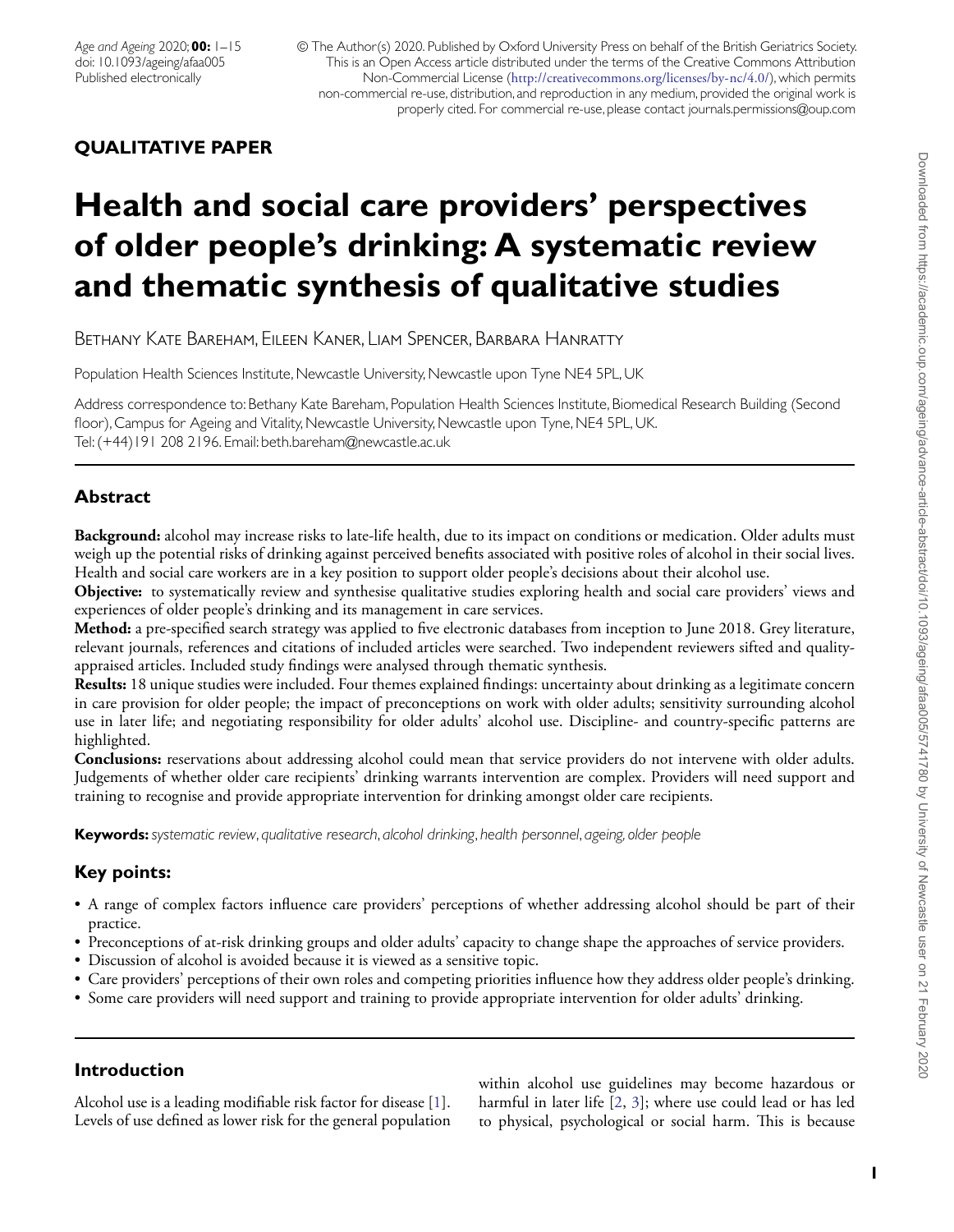tolerance for alcohol decreases with age [\[4–](#page-13-3)[7\]](#page-13-4), and many older adults live with medical conditions, and may take medications to manage them; either of which can be affected by drinking [\[8\]](#page-13-5). Within high-income countries, up to 87% of older people use alcohol, with up to 45% at risk of health complications resulting from their intake [\[9\]](#page-13-6). This large at-risk group causes greater strain to healthcare systems than the smaller group diagnosed with alcohol dependence [\[10\]](#page-13-7). As the population ages, these systems will face increasing pressure from the consequences of older people's drinking [\[9\]](#page-13-6).

Alcohol can play a central role in older people's social lives, positively contributing towards their quality of life [\[11\]](#page-13-8). There have also been suggestions of health benefits at lower levels of intake [\[12](#page-13-9)[–18\]](#page-13-10). Such findings likely reflect characteristics of non-drinking groups, who have often ceased drinking due to pre-existing health complaints that mean they are more likely to experience health difficulties [\[19\]](#page-13-11). Nonetheless, suggested health benefits may motivate older adults' alcohol use [\[11\]](#page-13-8). Older people must weigh up potential risks against the benefits they perceive from drinking in making decisions regarding their intake. However, most older adults who experience health consequences from their drinking do not recognise alcohol's role [\[2\]](#page-13-1). Awareness of what constitutes lower risk alcohol use is poor amongst the older age group [\[20\]](#page-13-12).

Health and social care settings provide a context to screen for hazardous use, identify risks associated with medicine use or health state, and where older people can be supported to make healthier decisions regarding their drinking [\[21\]](#page-13-13). Older adults are responsive to interventions to address alcohol use [\[22\]](#page-13-14). However, care providers often fail to identify older adults' hazardous drinking or do not deliver appropriate intervention [\[20\]](#page-13-12). It has been suggested that practitioners' attitudes may affect this area of preventive care [\[6\]](#page-13-15).

This review synthesises qualitative studies reporting formal health and social care providers' views and experiences of older people's drinking within high-income countries. An understanding of providers' perceptions is essential to recognise how they can be supported in alcohol-related practice with older adults. The aim of this review is to identify and understand issues that may influence care providers' efforts to address hazardous or harmful drinking amongst older care recipients.

# **Methods**

Detailed methods have been published elsewhere [\[11\]](#page-13-8).

## **Search strategy**

Five bibliographic databases were searched from inception to June 2018 (OVID: Medline (1946), PsychINFO (1806), Scopus (1960), EBSCO Cumulative Index to Nursing and Allied Health Literature (CINAHL, 1984), ProQuest Applied Social Sciences Index and Abstracts (ASSIA, 1987)). The subject of interest was defined in terms of study

population, phenomena of interest and context of study, as recommended by the Joanna Briggs Institute [\[23\]](#page-13-16). Search terms and eligibility criteria were developed in accordance with this definition. Database-specific headings and key words were developed relating to the concepts "older adults", "drinking", "qualitative" and "perceptions and experiences". Keywords were mapped to subject headings for each database, which were exploded, focussed and combined appropriately. This produced a search strategy optimised for sensitivity (tested for inclusion of known relevant articles) and specificity (minimising identified articles irrelevant to the topic). The following grey literature sources were searched, applying key terms: NHS evidence, Open Grey and Dissertation Abstracts International. The full search strategy applied to each database within this review is available through our Prospero registration [\[24\]](#page-13-17). References and citations of included articles were searched for further eligible articles.

## **Eligibility criteria**

Published studies presenting qualitative analysis in any language were included, with the exception of reviews and case studies. No time limits were applied.

Included studies focussed on:

- formal health and social care workers' perceptions and experiences of older people's drinking, defined as aged 50 years and over.
- views of individuals living in OECD high-income countries. Alcohol use is prevalent and problematic amongst these older age populations [\[9\]](#page-13-6), and countries' care systems have comparable resources to support health promotion [\[25\]](#page-13-18).

Studies were excluded if:

- they focussed on individuals known to be dependent on alcohol, as treatment populations are strongly encouraged to abstain from drinking.
- alcohol use could not be distinguished from other substance use.

## **Data extraction and quality assessment**

Following electronic de-duplication, two independent reviewers screened papers for relevance based on titles and abstracts, then full text papers were assessed for inclusion. Discrepancies were discussed and resolved. Non-English full text papers were translated into English by native speakers. Details of the study setting, participants, methods and study data were extracted from included articles. Study quality was assessed by two independent reviewers using Saini and Shlonsky's Qualitative Research Quality Checklist [\[26\]](#page-13-19). This tool guides evaluation of methodological rigour and appropriateness, and level of detail and interpretation in presented results. Studies were not excluded on the basis of quality appraisal, as poor reporting is not necessarily indicative of badly conducted research [\[26\]](#page-13-19). However,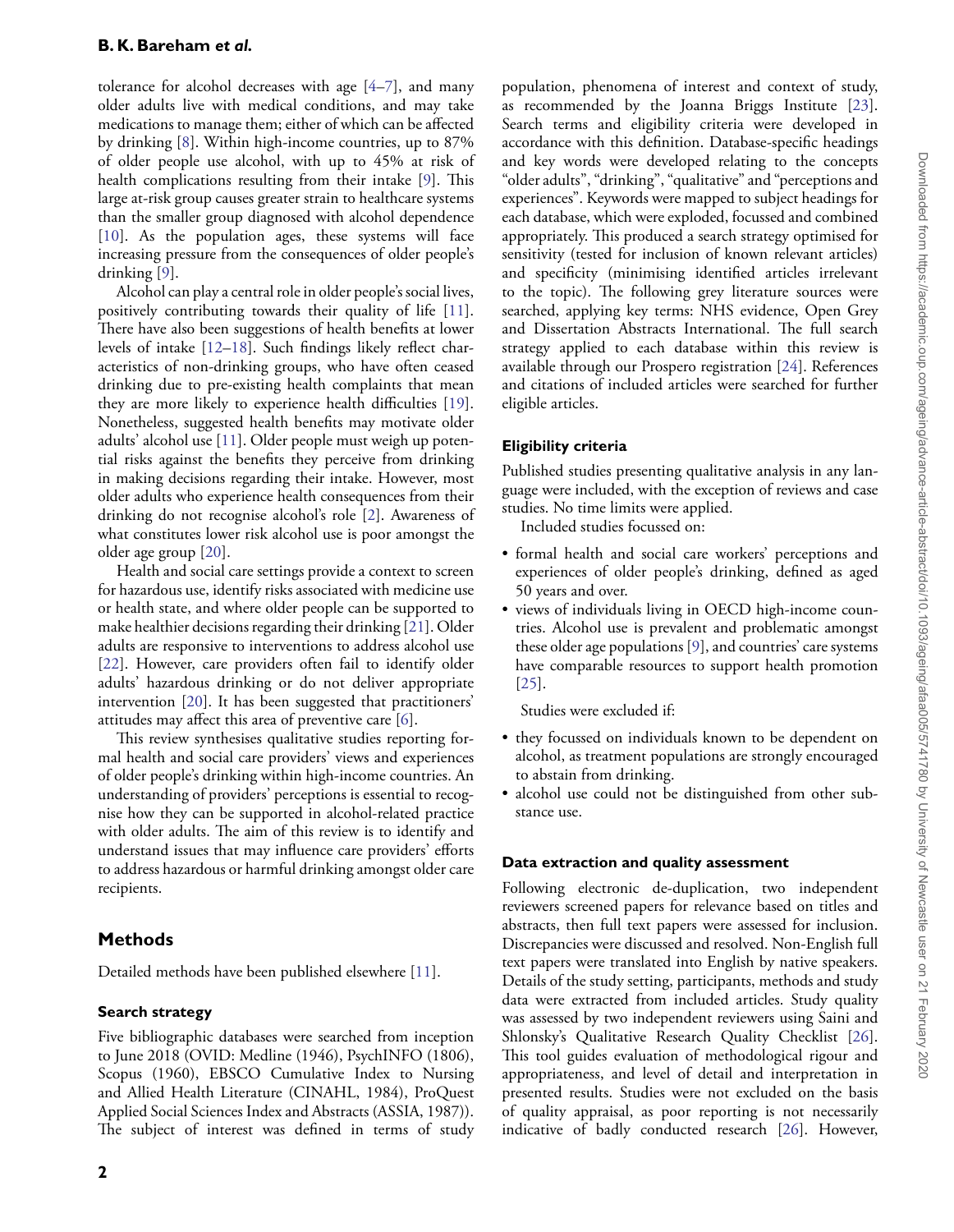assessing quality prevents unreliable results from influencing review findings [\[27\]](#page-13-20). Key limitations and comments on richness of presented findings are detailed for each study in [Table 1](#page-3-0) (see Supplementary [Table S1](https://academic.oup.com/ageing/article-lookup/doi/10.1093/ageing/afaa005#supplementary-data) for full appraisal) and summarised within our study descriptions to give a sense of limitations and richness of available data.

#### **Data synthesis**

A thematic synthesis of included studies was conducted (a process diagram is available elsewhere [\[11\]](#page-13-8)). Methods for synthesis were based on Braun and Clarke's principles of thematic analysis [\[28\]](#page-14-0). The review team familiarised themselves with findings of each study during full text screening. During this phase, the lead author listed ideas and potential codes from primary study findings. Compiled codes were comparable to second- and third-order constructs described in meta-ethnography. Second-order constructs are interpretations and themes derived from primary data, specified by authors of included studies. Third-order constructs are interpretations identified by the review team that further explain findings within and across primary studies [\[29\]](#page-14-1). Recurring codes, explaining findings across studies, were developed into a candidate framework of themes that explained issues affecting care providers' efforts to address hazardous or harmful drinking amongst older care recipients. NVivo (version 11) was used for data management. The lead reviewer recorded analytical notes during this process, detailing explanations and patterns within each theme. The thematic framework was further refined to ensure that it reflected views and experiences conveyed across included studies, and defined to form the theme descriptions presented as our findings. Excerpts from included studies (supporting quotes from study participants and extracts from study authors' narratives) were identified to present as examples. Developing themes were discussed amongst the research team to inform data interpretations.

## **Results**

#### **Literature search and study descriptions**

Eighteen papers met eligibility criteria (see [Figure 1\)](#page-7-0), reporting 17 unique studies ([\[30,](#page-14-2) 31] were analyses of the same data set). Brief descriptive summaries of included studies are reported in [Table 1,](#page-3-0) with additional detail supplied in Supplementary [Table S1.](https://academic.oup.com/ageing/article-lookup/doi/10.1093/ageing/afaa005#supplementary-data) Seven articles were theses translated for inclusion [32–38] (indicated in Supplementary [Table S1\)](https://academic.oup.com/ageing/article-lookup/doi/10.1093/ageing/afaa005#supplementary-data).

The synthesis included data from 329 care providers. Job roles included family physician/general practitioner [39, 40], psychiatrist [41], community pharmacist [42], general practice nurse [39], district nurse [34, 36], specialist nurse [35, 37, 39, 41, 43], social worker [41, 44], domiciliary carer [\[30,](#page-14-2) 33, 35, 37, 45, 46], residential home carer [33, 35, 36, 46], domiciliary care manager [\[30,](#page-14-2) 32, 34–36, 46], healthcare assistant [34–36, 38], physiotherapist [47], occupational therapist [47] and behavioural health provider [39]. Twelve studies explored the perspectives of multiple health

and social care workers with different roles [\[30,](#page-14-2) 33–37, 39, 41, 45–47].

Care providers worked with older people in their homes [\[30,](#page-14-2) 32–38, 44–47], residential care [32–37, 46], general practice [39, 40], medical surgical ward [43], old age psychiatry unit [41] and community pharmacy [42].

Where stated, practitioners' age ranged from 18 to 70 years, gender was mostly female (average 88% of sample) and reported ethnicity was majority white. Years in practice ranged from 0 to 36.

Fourteen studies detailed the age group discussed by providers. Most discussed people aged 65 years and over [32, 33, 35, 36, 38, 40, 41, 43, 44, 46, 47]. Two studies discussed people aged 60 and over [42, 45], and one study discussed those aged 50 and over [39]. Different studies explored care providers' understanding of older people's use and misuse of alcohol [31–40, 44–47], perceived roles and approach to older people's alcohol use [\[30–](#page-14-2)47], and factors affecting their work [\[30–](#page-14-2)36, 38–47]. All studies referred to a range of drinking practices, including drinking at any level [\[30,](#page-14-2) 33, 35, 37, 39, 41, 42, 45–47] and misuse of alcohol [31–35, 38–41, 43, 44, 47]. Four studies included some discussion of dependent drinkers [32, 39, 43, 45]. Material addressing each topic and level of use was developed from data from a range of providers working with older adults in primary care, specialist care and in older people's homes (although material regarding understanding of alcohol use did not incorporate perspectives of providers working in specialist care). Further details of contributing material are presented in Supplementary [Table S2](https://academic.oup.com/ageing/article-lookup/doi/10.1093/ageing/afaa005#supplementary-data) for level of use, and Supplementary [Table S3](https://academic.oup.com/ageing/article-lookup/doi/10.1093/ageing/afaa005#supplementary-data) for topic.

Studies were conducted in the UK [\[30,](#page-14-2) 44, 46], the USA [39, 43], Sweden [32–38], Norway [40, 41, 47], Finland [45] and Australia [42].

Where reported, samples were recruited either purposively [32, 33, 36, 41, 47] or opportunistically [\[30,](#page-14-2) 34, 37–40, 42]. Data were collected through in-depth/semistructured interviews and focus groups. A range of approaches were applied in analyses. These included thematic analysis, constant comparison and grounded theory.

The main quality limitations related to small samples (by qualitative standards) not determined by data saturation; and lack of transparency in reporting, particularly limited contextual detail and depth.

#### **Themes**

Four themes were formulated by review authors (representing third order constructs) that explained issues affecting care providers' work to address older care recipients' drinking, conveyed across included studies. Supporting excerpts are presented in [Table 2.](#page-8-0)

#### **Uncertainty about legitimacy of drinking as a concern in care provision for older people**

Care providers were uncertain about whether older people's drinking represented a valid issue regarding their care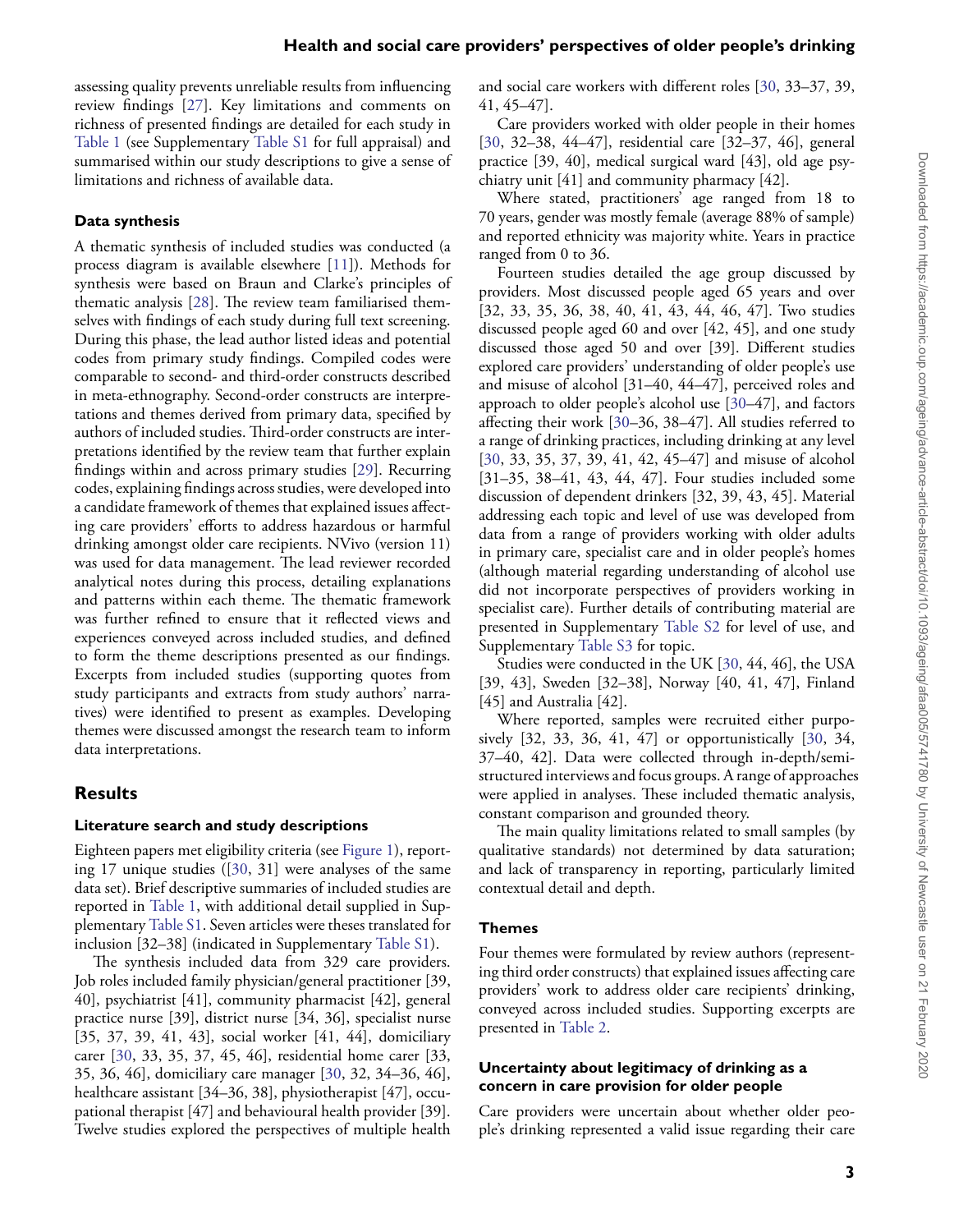|                                                    |                                                                                                                                                                                                                                                                                     |                                                                                                                                                                                                            | Table 1. Brief descriptive summaries of included studies with key limitations and comment on richness identified in quality appraisal |                                                                                                                                                                                                                             |                                                                                                                                                                                                                                                                                               |
|----------------------------------------------------|-------------------------------------------------------------------------------------------------------------------------------------------------------------------------------------------------------------------------------------------------------------------------------------|------------------------------------------------------------------------------------------------------------------------------------------------------------------------------------------------------------|---------------------------------------------------------------------------------------------------------------------------------------|-----------------------------------------------------------------------------------------------------------------------------------------------------------------------------------------------------------------------------|-----------------------------------------------------------------------------------------------------------------------------------------------------------------------------------------------------------------------------------------------------------------------------------------------|
| Article and country                                | .<br>Aims                                                                                                                                                                                                                                                                           | Sample                                                                                                                                                                                                     | Data collection methods and<br>analysis                                                                                               | .<br>Author-identified key themes                                                                                                                                                                                           | Key limitations and comment on<br>richness from quality appraisal                                                                                                                                                                                                                             |
| Andersson and Bommelin [32],<br>Sweden             | of alcohol, in the context of<br>managers' understanding of<br>older people's hazardous use<br>To examine domiciliary care<br>aid assessment.                                                                                                                                       | $n = 5$ , occupation = domiciliary<br>care managers.                                                                                                                                                       | Semi-structured interviews,<br>analytical systematic text<br>condensation                                                             | Perilous use or misuse; neglected<br>on the elders' own request or<br>social needs; assistance based<br>initiative                                                                                                          | detail; reporting of findings was<br>saturation; thin description of<br>Small sample size, which is not<br>findings, lacking contextual<br>predominantly descriptive.<br>reasoned in terms of data                                                                                            |
| Andersson and Johansson [33],<br>Sweden            | manage and treat older people<br>elderly care providers perceive,<br>with alcohol use and abuse.<br>To describe how municipal                                                                                                                                                       | residential care providers and<br>domiciliary care providers.<br>$n = 6$ , occupation = elderly                                                                                                            | Semi-structured interviews,<br>thematic analysis                                                                                      | background; relatives and over<br>alcohol; the staff's view of the<br>importance of alcohol to the<br>Alcohol policy; an individual's<br>elderly; the care recipients'<br>own choice; medicine and<br>reporting; the future | which is not reasoned in terms of<br>extent findings were grounded in<br>data saturation; unclear to what<br>rich description of findings with<br>the experiences of participants;<br>reporting; small sample size,<br>Inconsistent transparency in<br>thick contextual detail.               |
| Broyles et al. [43], United States of<br>America   | and facilitators associated with<br>To identify the potential barriers<br>screening, brief intervention<br>and referral to treatment for<br>nurse-delivered alcohol<br>hospitalised patients.                                                                                       | occupation = medical-surgical<br>nurses.<br>$n = 33,$                                                                                                                                                      | Semi-structured focus groups,<br>constant comparison                                                                                  | Anticipated barriers; suggested<br>facilitators                                                                                                                                                                             | reporting; thinner description of<br>Researcher biases not discussed in<br>findings - limited contextual<br>detail provided to support<br>understanding of reported<br>findings.                                                                                                              |
| Claiborne et al. [39], United<br>States of America | incentives for use of particular<br>Veteran's acute care guidelines<br>patients' alcohol problems; to<br>for screening and referral for<br>evaluation and treatment of<br>practice patterns relevant to<br>To identify the primary care<br>identify barriers and<br>these problems. | practitioners, registered nurses<br>behavioural health providers,<br>$n = 31$ , occupation = medical<br>physicians, medical nurse<br>administrative staff and<br>or nurse practitioners,<br>support staff. | interviews, constant<br>Structured one-to-one<br>comparison                                                                           | and treatment; follow-up with<br>identifying alcohol problems;<br>referral for further evaluation<br>behavioural health provider<br>AUDIT-C screening process;<br>patients; perception of                                   | some contextual details supplied,<br>and findings quantified in places.<br>reporting; researcher biases not<br>description of study findings -<br>but just one supporting quote<br>discussed in reporting; thin<br>Inconsistent transparency in                                               |
| Dare et al. [42], Australia                        | To investigate how issues related<br>delivering health information<br>and advice about alcohol to<br>adequacy and role support<br>pharmacists' practice in<br>acted as barriers and/or<br>enablers to community<br>to role legitimacy, role<br>older clients.                       | $n = 14$ , occupation = community<br>pharmacists.                                                                                                                                                          | Focus groups, inductive thematic<br>analysis                                                                                          | pharmacist/client interactions<br>infrastructure, support and<br>professional attributes;<br>Professional activities;<br>and relationships;<br>materials                                                                    | findings, exploring negative cases<br>within the inductive approach to<br>Few data items compared with the<br>for a focus group study; unclear<br>amount that might be expected<br>analysis; thick description of<br>framework was incorporated<br>how the applied theoretical<br>and trends. |

<span id="page-3-0"></span>(*Continued*)

 $(Continued)$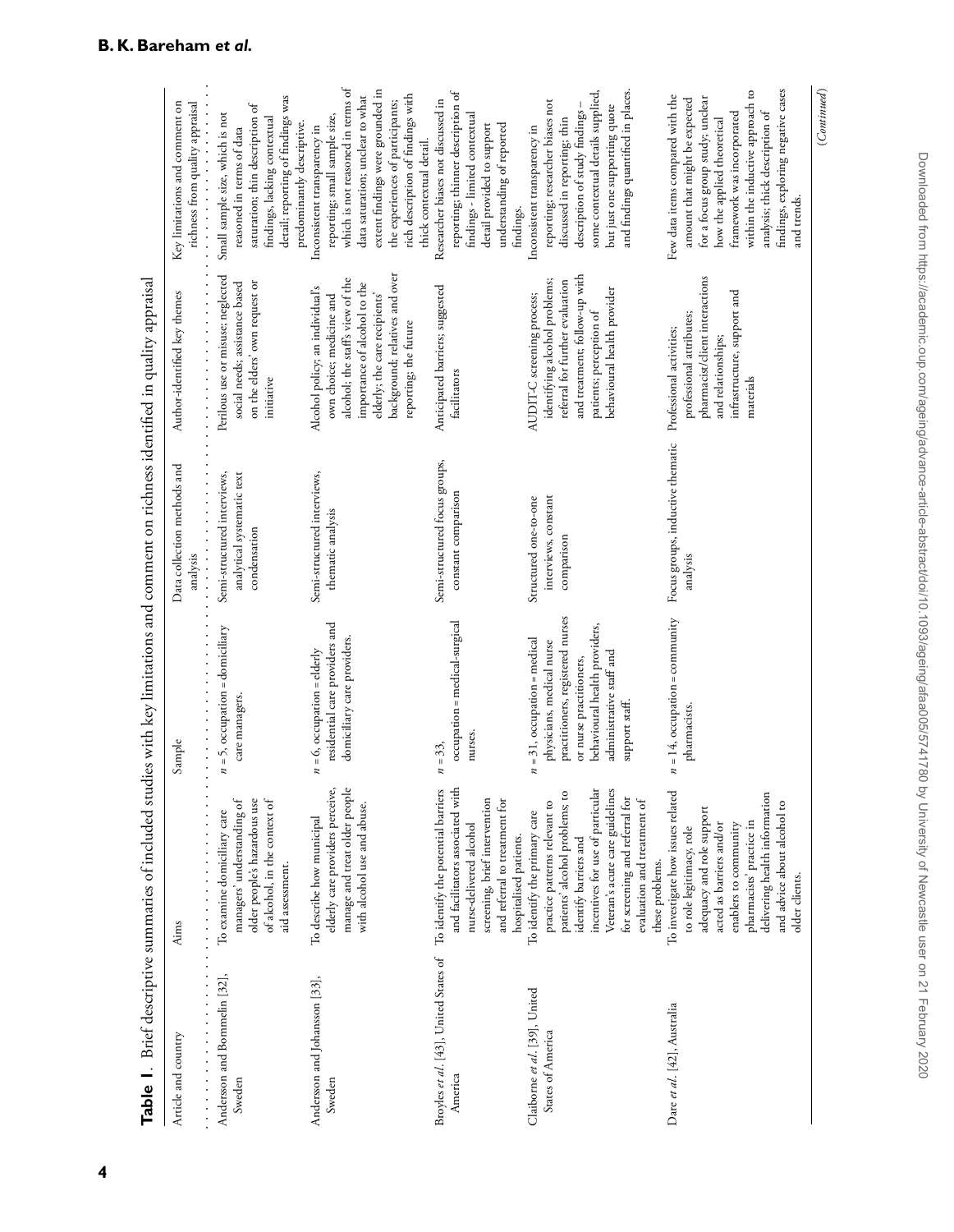| Table 1. Continued                                             |                                                                                                                                                                                                                                                                                                                                                                                    |                                                                                                                                   |                                                                                                                                                                |                                                                                                                                                                                                                                                                                                                                                                                                                                       |                                                                                                                                                                                                                                                                                                                                                                                         |
|----------------------------------------------------------------|------------------------------------------------------------------------------------------------------------------------------------------------------------------------------------------------------------------------------------------------------------------------------------------------------------------------------------------------------------------------------------|-----------------------------------------------------------------------------------------------------------------------------------|----------------------------------------------------------------------------------------------------------------------------------------------------------------|---------------------------------------------------------------------------------------------------------------------------------------------------------------------------------------------------------------------------------------------------------------------------------------------------------------------------------------------------------------------------------------------------------------------------------------|-----------------------------------------------------------------------------------------------------------------------------------------------------------------------------------------------------------------------------------------------------------------------------------------------------------------------------------------------------------------------------------------|
| Article and country                                            | .<br>Aims                                                                                                                                                                                                                                                                                                                                                                          | $\frac{1}{2}$<br>Sample                                                                                                           | .<br>Data collection methods<br>and analysis                                                                                                                   | Author-identified key themes                                                                                                                                                                                                                                                                                                                                                                                                          | .<br>Key limitations and comment on richness<br>from quality appraisal<br>.                                                                                                                                                                                                                                                                                                             |
| Fyrpihl [34],<br>Darwish and<br>Sweden                         | interpret alcohol problems<br>in elderly service users.<br>To investigate how care<br>workers handle and                                                                                                                                                                                                                                                                           | managers, nurses and<br>$n = 9$ , occupation = care<br>auxiliary nurses.                                                          | Semi-structured interviews,<br>thematic analysis                                                                                                               | The interpretation of an alcohol problem;<br>the ethical dilemma; flaws within the<br>field; strategies and policies                                                                                                                                                                                                                                                                                                                  | saturation; researcher biases not discussed<br>theoretical framework with little support<br>Sample size is not justified in terms of data<br>from participants' perspectives; thinner<br>consistently support authors' narrative;<br>findings appear to be imposed by the<br>in reporting; quotes provided do not<br>description of findings, with few<br>contextual details presented. |
| Gunnarsson [35],<br>Sweden                                     | the elderly with substance<br>study of the perspectives<br>To conduct an exploratory<br>providers working with<br>of domiciliary care<br>abuse problems.                                                                                                                                                                                                                           | occupation = domiciliary<br>care providers.<br>$n = 11$ ,                                                                         | One-to-one interviews,<br>thematic analysis                                                                                                                    | Assessment of needs and substance abuse;<br>the domiciliary carer's every day                                                                                                                                                                                                                                                                                                                                                         | reporting; thick descriptions of study<br>Inconsistent transparency in reporting;<br>researcher biases not discussed in<br>findings.                                                                                                                                                                                                                                                    |
| Gunnarsson and<br>Karlsson [36],<br>Sweden                     | drinking in later life (not<br>To explore domiciliary care<br>assistants' perceptions of<br>explicitly reported).                                                                                                                                                                                                                                                                  | occupation = domiciliary<br>domiciliary care nurses,<br>auxiliary nurses and<br>nursing assistants.<br>care manager,<br>$n = 34,$ | Focus groups and one<br>interview, thematic<br>analysis                                                                                                        | elderly and alcohol problems: How the<br>The care takers' opinion of the work with<br>care takers act; care planners' view of<br>elderly and alcohol; the care staffs'<br>talking about their work with the<br>elderly with alcohol problems                                                                                                                                                                                          | reporting; thick descriptions of study<br>Inconsistent transparency in reporting;<br>researcher biases not discussed in<br>findings.                                                                                                                                                                                                                                                    |
| United Kingdom<br>Herring and Thom<br>[30], [31],<br>(England) | identification and response<br>older clients of domiciliary<br>authorities in the Greater<br>b) To assess the current and<br>domiciliary carers in the<br>purchase of alcohol for<br>misuse in older people.<br>to problems associated<br>practice regarding the<br>a) To explore policy and<br>with alcohol use and<br>carers in three local<br>potential role of<br>London area. | occupation = domiciliary<br>carers and their<br>$n = not reported,$<br>managers.                                                  | focus groups and written<br>Semi-structured interviews,<br>responses to postal<br>a) qualitative analysis<br>b) grounded theory<br>questionnaires.<br>approach | a) (Findings organised under pseudonyms<br>domiciliary carers think are the signs?;<br>daughter"; The relationship between<br>domiciliary carers' ideas about why<br>response to alcohol misuse; "Like a<br>domiciliary carers and their clients<br>b) Alcohol policy; domiciliary carers'<br>older people may misuse alcohol;<br>spotting alcohol misuse: what do<br>perceptions of alcohol misuse;<br>of local authorities studied) | detail provided on the study sample; some<br>b) Reporting was not transparent; researcher<br>a) Reporting was not transparent; researcher<br>trends, providing a thicker description of<br>contextual details presented in reporting<br>biases not discussed in reporting; little<br>biases not discussed in reporting; thin<br>description of finding.<br>findings.                    |
|                                                                |                                                                                                                                                                                                                                                                                                                                                                                    |                                                                                                                                   |                                                                                                                                                                |                                                                                                                                                                                                                                                                                                                                                                                                                                       | (Continued)                                                                                                                                                                                                                                                                                                                                                                             |

**Health and social care providers' perspectives of older people's drinking**

Downloaded from https://academic.oup.com/ageing/advance-article-abstract/doi/10.1093/ageing/afaa005/5741780 by University of Newcastle user on 21 February 2020 Downloaded from https://academic.oup.com/ageing/advance-article-abstract/doi/10.1093/ageing/afaa005/5741780 by University of Newcastle user on 21 February 2020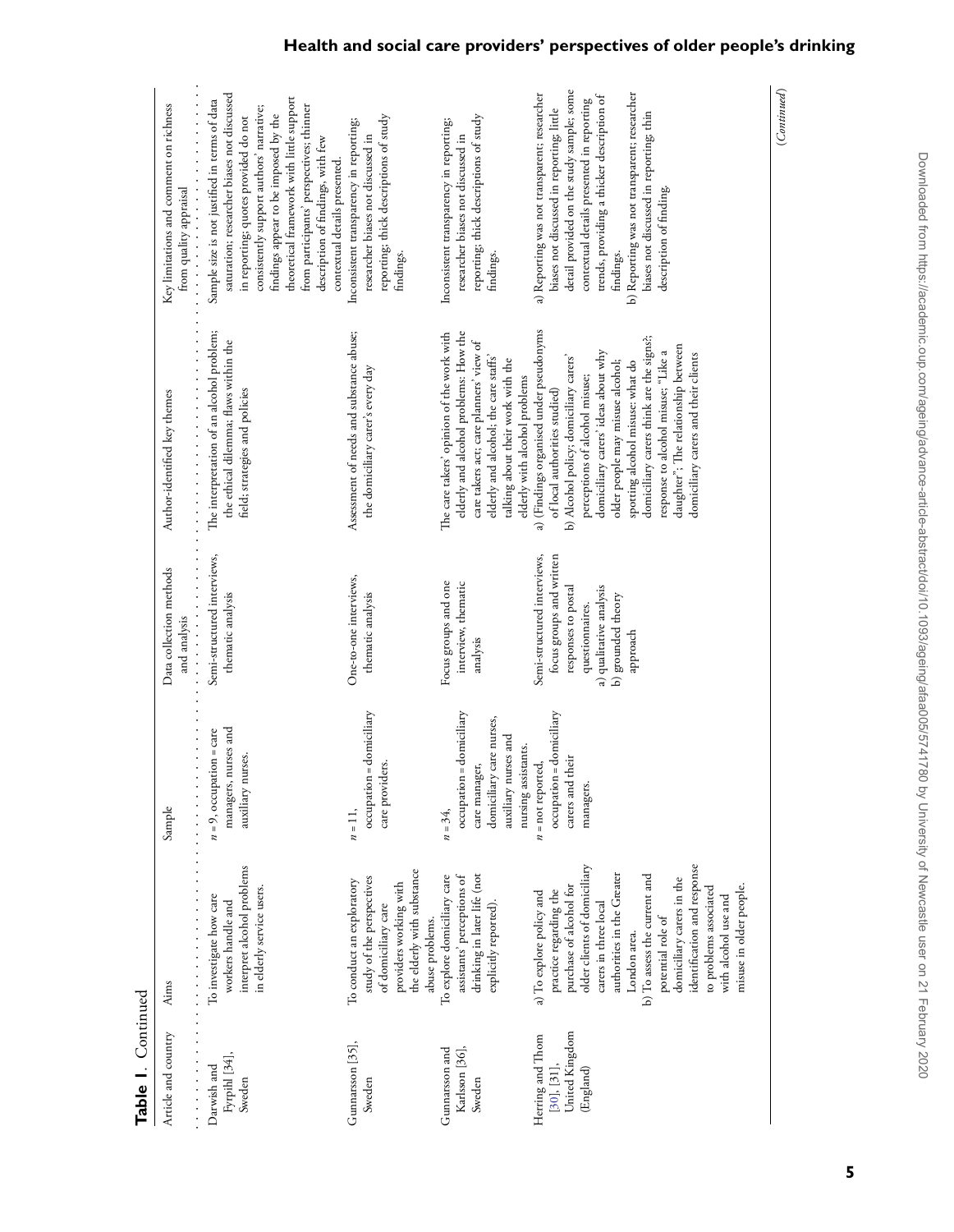| Table 1. Continued              |                                                                                                                                                                                                                                                                                                                    |                                                                                              |                                                                                     |                                                                                                                                                                  |                                                                                                                                                                                                                                                                                                                                                    |
|---------------------------------|--------------------------------------------------------------------------------------------------------------------------------------------------------------------------------------------------------------------------------------------------------------------------------------------------------------------|----------------------------------------------------------------------------------------------|-------------------------------------------------------------------------------------|------------------------------------------------------------------------------------------------------------------------------------------------------------------|----------------------------------------------------------------------------------------------------------------------------------------------------------------------------------------------------------------------------------------------------------------------------------------------------------------------------------------------------|
| Article and country             | Aims                                                                                                                                                                                                                                                                                                               | .<br>Sample                                                                                  | Data collection methods and<br>.<br>analysis                                        | Author-identified key themes<br>.                                                                                                                                | .<br>Key limitations and comment on<br>richness from quality appraisal                                                                                                                                                                                                                                                                             |
| Johannessen et al. [47], Norway | perceptions and experiences of<br>alcohol and psychotropic drug<br>To investigate health personnel's<br>to what extent this is an issue<br>when services are planned for<br>use among older people and<br>and implemented                                                                                          | nurses, occupational therapists<br>$n = 16$ , occupation = district<br>and physiotherapists. | qualitative content analysis<br>Semi-structured interviews,                         | State of practice; a desire to<br>improve services                                                                                                               | Researcher biases not discussed in<br>reporting; thin description of<br>findings.                                                                                                                                                                                                                                                                  |
| Johannessen et al. [40], Norway | practitioners' experiences and<br>reflections on use and misuse<br>and to what extent this is an<br>of alcohol and psychotropic<br>drugs among older people,<br>To investigate general<br>issue in treatment.                                                                                                      | $n = 11$ , occupation = general<br>practitioners.                                            | One-to-one interviews,<br>phenomenological-<br>hermeneutical<br>method              | psychotropic use; the GP's<br>The GP's opinion of older<br>people's alcohol and<br>practice                                                                      | Researcher biases not discussed in<br>reporting; thin description of<br>findings.                                                                                                                                                                                                                                                                  |
| Johannessen et al. [41], Norway | alcohol and psychotropic drug<br>professionals experience their<br>use among patients treated in<br>which they collected data on<br>experienced their work day<br>participation in a study in<br>subsequently how they<br>after the study ended<br>To explore how health<br>old-age psychiatry<br>departments, and | psychiatrists, social workers.<br>$n = 15$ , occupation = nurses,                            | qualitative content analysis<br>Focus-groups and individual<br>interviews; manifest | consequences of participation<br>Experiences with participation;                                                                                                 | discussed; no reflexivity evident<br>in reporting, and it was unclear<br>data versus in researchers' ideas<br>findings were grounded in the<br>which elements of the study<br>Sampling criteria were not<br>description of findings.<br>and assumptions; thin                                                                                      |
| Koivula et al. [45], Finland    | clients affects the daily work of<br>to support the drinking client<br>To examine how the alcohol use<br>and how the professionals act<br>domiciliary care professionals<br>of elderly domiciliary care                                                                                                            | $n = 10$ , occupation = domiciliary<br>care professionals.                                   | Semi-structured interviews,<br>method of analysis not<br>reported                   | clients' drinking; the need for<br>Supporting life management of<br>qualifications in tackling<br>the client; the lack of<br>multi-professional<br>collaboration | No details provided regarding study<br>meant it was difficult to gauge to<br>lack of detail of study methods<br>pre-existing literature, however<br>methods of analysis; narrative<br>researchers' understanding of<br>what extent this was the case;<br>appeared to be influenced by<br>thin description of findings.<br>recruitment, sampling or |

Table 1. Continued

(*Continued*)

 $\label{eq:constrained} (Continued)$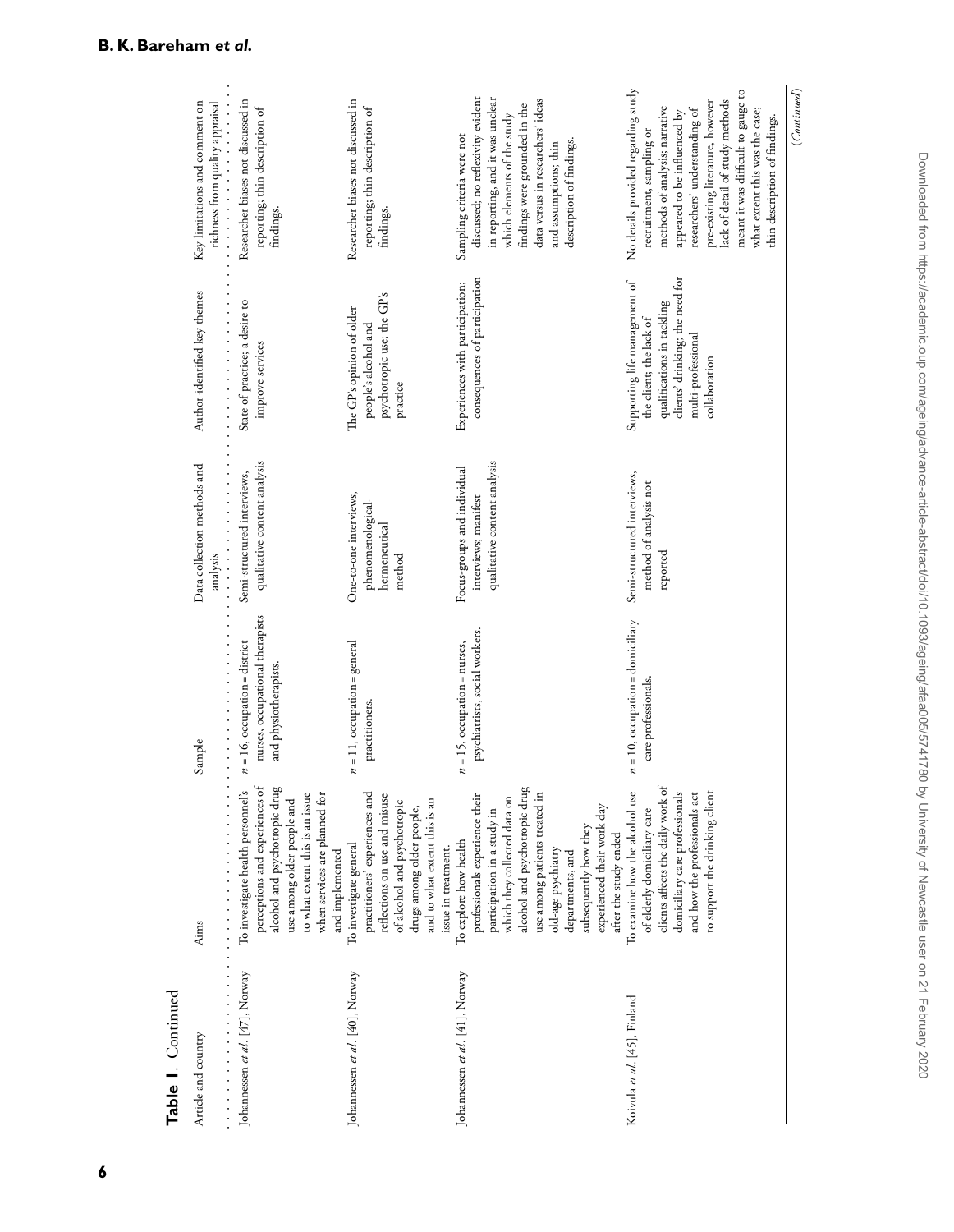| Article and country                                                                 | Aims                                                                                                                                                                                                                                                                                                                                                                                                                     | Sample                                                                                        | Data collection methods and<br>analysis<br>$\frac{1}{2}$   | .<br>Author-identified key themes                                                                                                                                                                                                                                                                                                                                | Key limitations and comment on<br>richness from quality appraisal<br>.                                                                                   |
|-------------------------------------------------------------------------------------|--------------------------------------------------------------------------------------------------------------------------------------------------------------------------------------------------------------------------------------------------------------------------------------------------------------------------------------------------------------------------------------------------------------------------|-----------------------------------------------------------------------------------------------|------------------------------------------------------------|------------------------------------------------------------------------------------------------------------------------------------------------------------------------------------------------------------------------------------------------------------------------------------------------------------------------------------------------------------------|----------------------------------------------------------------------------------------------------------------------------------------------------------|
| Millard and McAuley [46], United To explore: (1) how clients'<br>Kingdom (Scotland) | any barriers (4) were there any<br>people with alcohol problems,<br>alcohol problem with a client<br>providers had sought help for<br>and if so, how might they be<br>(3) whether domiciliary care<br>work role to raise a possible<br>problems, and if there were<br>domiciliary care providers<br>gaps in services for older<br>identified (2) was it the<br>alcohol problems were<br>a client with alcohol<br>filled? | .<br>$n = 90$ , occupation = domiciliary<br>care staff and domiciliary care<br>managers       | Focus groups, method of analysis<br>.<br>not reported      | findings: Trusting relationship<br>barriers to involvement in day<br>client's alcohol consumption;<br>alcohol usage; the impact of<br>None reported. To summarise<br>care or residential settings<br>perceptions regarding the<br>between domiciliary care<br>domiciliary care workers'<br>secondary to the client's<br>workers and clients;<br>Scottish culture | researcher biases not discussed in<br>reporting; thin description of<br>Reporting was not transparent;<br>findings.                                      |
| Serbic and Sundbring [37],<br>Sweden                                                | To investigate how residents'<br>alcohol consumption is<br>treated and handled by<br>nursing staff.                                                                                                                                                                                                                                                                                                                      | nurses working in elderly care<br>and elderly care workers.<br>$n = 6$ , occupation = trained | Semi-structured interviews,<br>thematic analysis           | of life; cumbersome situations;<br>self-determination and quality<br>A picture of consumption;<br>different experiences                                                                                                                                                                                                                                          | researcher biases not discussed in<br>The sample size is not justified in<br>reporting; thick description of<br>terms of data saturation;<br>findings.   |
| Severin and Keller [38], Sweden                                                     | staff's experiences of working<br>with older patients who have<br>To explore the domiciliary care<br>alcohol problems.                                                                                                                                                                                                                                                                                                   | $n = 6$ , occupation = domiciliary<br>care nursing assistants.                                | inductive thematic analysis<br>Semi-structured interviews, | Self-determination as an obstacle<br>lacking in the work-support<br>adaptation and flexibility as a<br>strategy; support that is<br>in the current situation<br>means of management<br>- dilemmas at work;                                                                                                                                                       | reporting; quotes provided were<br>not always supportive of the<br>Inconsistent transparency in<br>authors' narrative; thick<br>description of findings. |
| Shaw and Palattiyil [44], United<br>Kingdom (Scotland)                              | towards the current support<br>practitioners' awareness of<br>people, and their attitudes<br>alcohol misuse in older<br>To explore social work<br>services.                                                                                                                                                                                                                                                              | $n = 18$ , occupation = social work<br>practitioners.                                         | Semi-structured interviews,<br>thematic analysis           | problems among older people;<br>people with alcohol problems;<br>problem; reasons for alcohol<br>difficulties identifying the<br>unmet need among older<br>more effective service<br>Extent of the problem;<br>provision                                                                                                                                         | reporting; researcher biases not<br>discussed in reporting; thin<br>Inconsistent transparency in<br>description of findings.                             |

**Table 1**. Continued

Table I. Continued

# **Health and social care providers' perspectives of older people's drinking**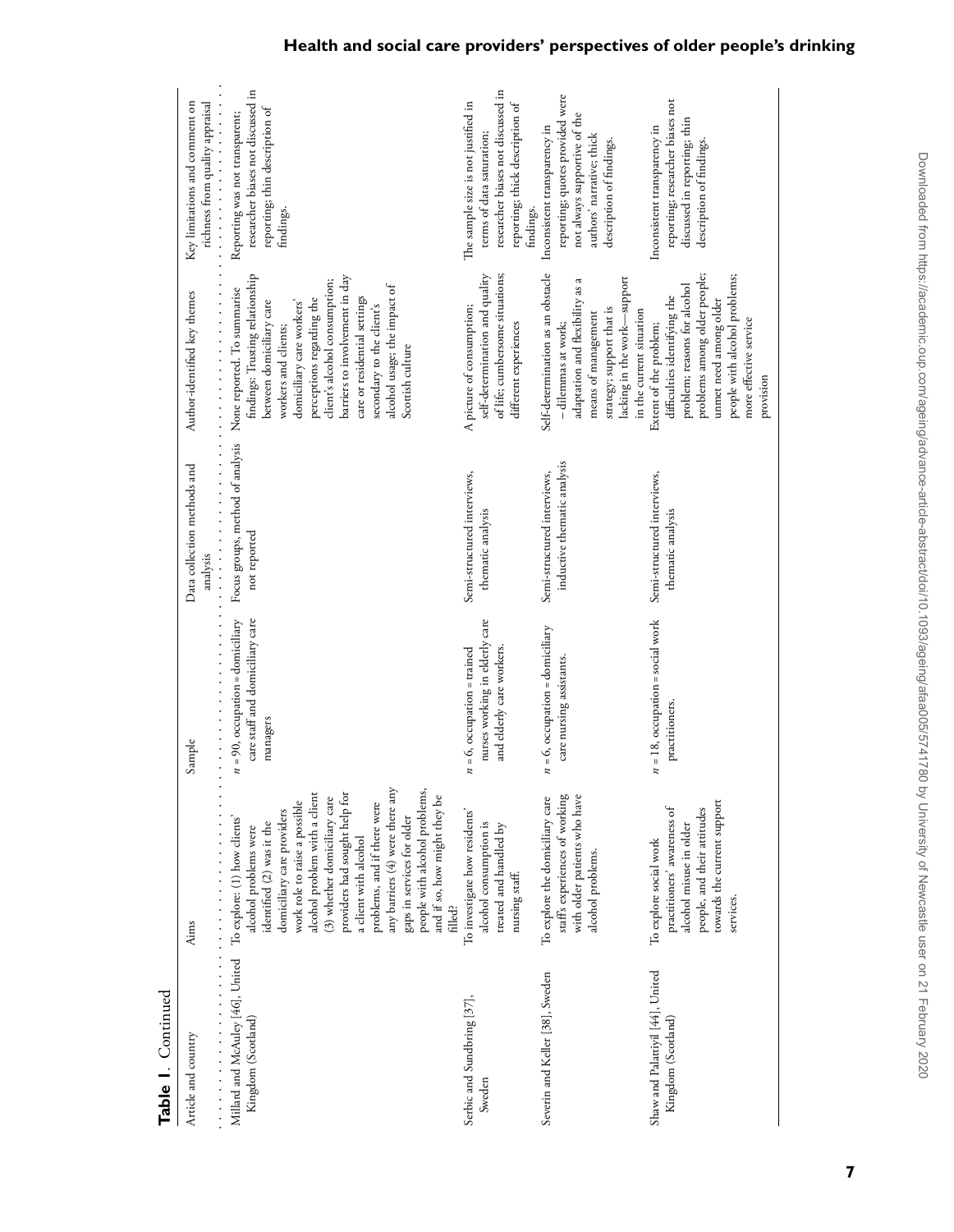

<span id="page-7-0"></span>**Figure 1**. PRISMA flow diagram depicting the flow and number of studies identified and then excluded at each stage during identification of papers for inclusion in this review

provision. Providers working to support older people with their daily lives, in domiciliary, residential and primary care, recognised that moderate drinking was viewed to be normal and culturally acceptable. Their care recipients' drinking was usually perceived to warrant little concern in their practice [\[30–](#page-14-2)36, 38, 40, 42, 47]. It was evident across providers' narratives that they held some concern for hazardous drinking amongst older care recipients [32–37, 40, 42, 44]. However, excess drinking was often seen to be less prevalent amongst older people compared with the rest of the population; particularly amongst those working in Sweden and Norway, where a history of temperance meant lowlevel drinking and abstinence were idealised amongst older people [33, 36, 37, 47]. Those with some focus on addressing drinking in their work recognised how the prevalence of hazardous use was rising within the older population [41, 42] (quote 1i).

The potential for positive as well as negative effects of drinking in older people complicated judgements as to whether alcohol represented a health risk. For providers working to support older people in their daily lives, roles of moderate drinking in care recipients' lives were seen to contribute positively to quality of life [35, 37, 47]. Domiciliary care providers recognised the social opportunities associated with drinking amongst older clients [33, 36, 37, 46]. Their drinking was accepted and sometimes

facilitated within social care organisations, where providers may be involved in supporting clients in purchasing alcohol (quote 1ii). Alcohol was also perceived to play roles in coping with loss of purpose associated with retirement, bereavement and loneliness in later life [31, 33, 40, 42, 44] (quote 1iii). Providers who had cared for individuals for lengthy periods in domiciliary, residential and primary care recognised how this coping role could become excessive and problematic, creating a pathway to alcohol dependence [31, 33, 42, 44] (quote 1iv). The perceived roles of alcohol use in older people's lives could make it difficult for care providers to intervene when their level of intake was perceived to be hazardous, concerned that alcohol may be "all that is left" in their lives [37, 44].

Rather than being viewed as a legitimate issue for care in its own right, hazardous drinking was framed across care settings as an obstacle to providing care. When providers' perspectives indicated that care recipients' drinking *was* deemed to warrant intervention, it was not in view of preventing harm. Rather, this was usually a result of manifest health consequences or indications of alcohol dependence [\[30–](#page-14-2)32, 34–40, 43, 44] (quote 1v).

Providers broadly associated long-term excesses with negative consequences for the older person's mental and physical well-being [32, 33, 35, 36, 39, 43–45], as well as their self-care [31–39, 44, 45] and social relationships [33, 35,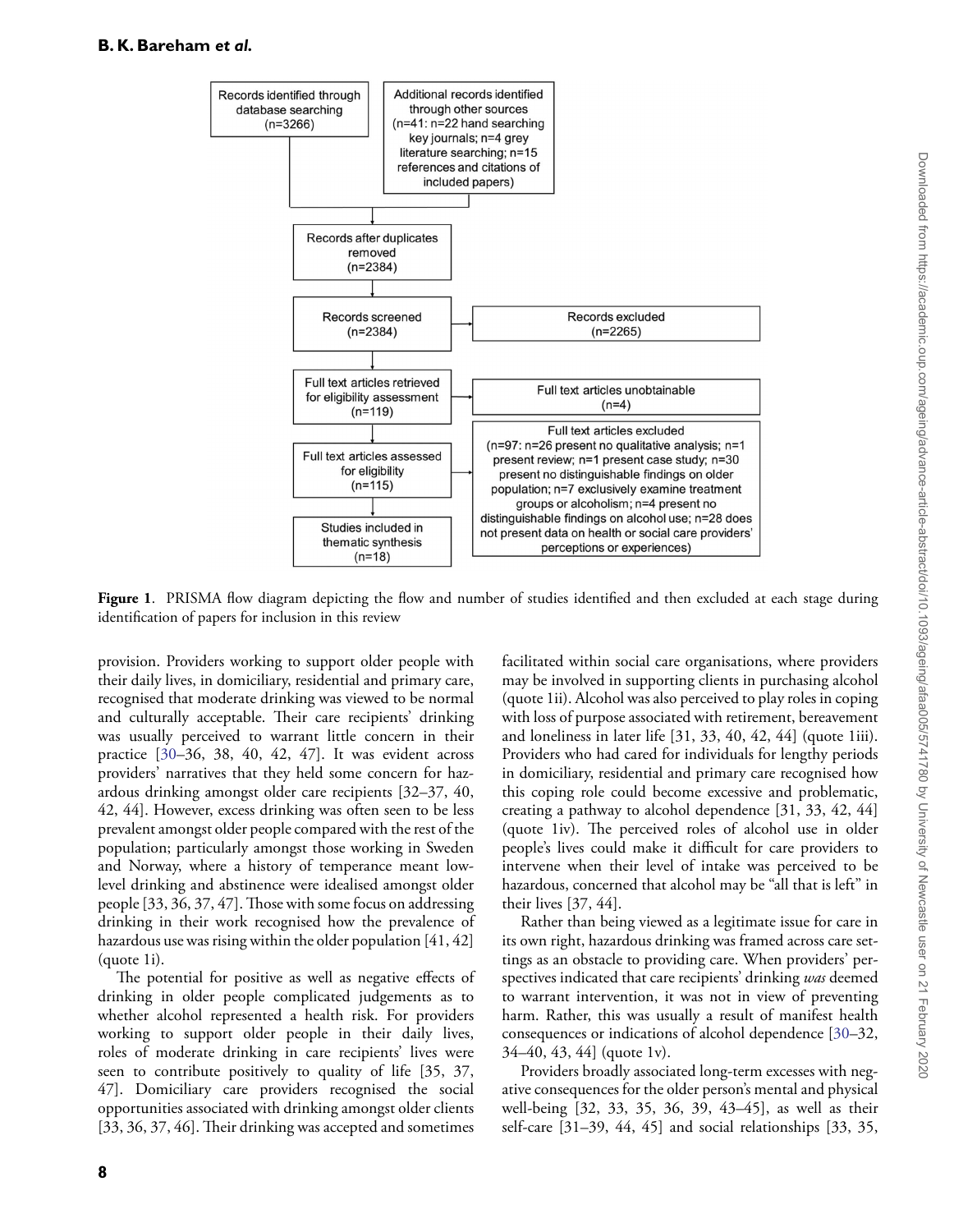<span id="page-8-0"></span>

| Theme                                                                                                                 | Supporting quotes                                                                                                                                                                                                                                                                                                                                                                                                                                                                                                                                                                                                                                                                                                                                                                                                                                                                                                                                                                                                                                                                             |
|-----------------------------------------------------------------------------------------------------------------------|-----------------------------------------------------------------------------------------------------------------------------------------------------------------------------------------------------------------------------------------------------------------------------------------------------------------------------------------------------------------------------------------------------------------------------------------------------------------------------------------------------------------------------------------------------------------------------------------------------------------------------------------------------------------------------------------------------------------------------------------------------------------------------------------------------------------------------------------------------------------------------------------------------------------------------------------------------------------------------------------------------------------------------------------------------------------------------------------------|
| (1) Uncertainty about legitimacy of drinking as a<br>.<br>concern in care provision for older people<br>$\frac{1}{2}$ | came to recognise the rising prevalence of at-risk drinking amongst the older age group when they took an explicit focus upon addressing older<br>more aware of the importance of the topic and that they wanted to maintain a special focus on elevated alcohol and psychotropic drug use in the treatment of<br>"After participating in the data collection for the previous project, the informants expressed in the group discussions and in the interviews that they had become<br>patients referred to old-age psychiatric departments [ ] The informants also reported that they had learned a lot about elevated alcohol and psychotropic<br>adults' drinking in their work. This was the case amongst care providers in an old age psychiatry department, who had come to focus upon addressing care<br>drug use through their participation in the project" (Comment on care providers working in old age psychiatric departments, Johannessen et al. [41])<br>recipients' drinking having recently been involved in a study where they assessed alcohol use:<br>(i) Care providers |
|                                                                                                                       | bedtime". Hence, they don't restrict somebody's consumption as often as they would like to, as long as the individual doesn't harm themselves, or anyone else.'<br>"Several of the interviewees explain that [ ] they realise that their [cliens"] quality of life is increased when they [ ] get to drink "their little whiskey before<br>(ii) Moderate alcohol use could be seen to contribute towards older people's quality of life, and was therefore accepted by some care providers:<br>(Comment on elderly care nurses and carers, Serbic and Sundbring [37])                                                                                                                                                                                                                                                                                                                                                                                                                                                                                                                         |
|                                                                                                                       | (iii) Care providers discussed the roles of alcohol in coping with loss of purpose, which they associated with retirement, bereavement and loneliness in later life:<br>"The informants experienced that many of their older patients were lonely, and therefore, used alcohol [] to reduce their strain. Structural changes in their<br>lives and in society, such as children having moved out or were too busy with their own lives, loss of friends, dependency because of poor health, and few<br>meeting places for older people, were seen as reasons for loneliness." (Comment on GPs, Johannessen et al. [40])                                                                                                                                                                                                                                                                                                                                                                                                                                                                       |
|                                                                                                                       | "These service users begin using alcohol to cope with the feelings of emptiness and grief following their partner's death and continued to drink until it has become<br>a way of life and they are effectively dependent upon alcohol. They also have very little else to fill their day." (Social work practitioner, Shaw and Palattiyil [44])<br>(iv) Care providers discussed how alcohol's role in coping could create a pathway to alcohol dependence in later life:                                                                                                                                                                                                                                                                                                                                                                                                                                                                                                                                                                                                                     |
|                                                                                                                       | hat some older people may experience alcohol-related problems when drinking a moderate amount, for example, because they have impaired<br>(v) When care providers perceived that an older person's alcohol misuse warranted intervention, this was almost always as a result of emerging consequences or<br>a very 'black and white' view of alcohol-related problems: a person was either alcoholic or did not have a problem. There seemed to be little<br>indications of alcohol dependence rather than any attempt at harm prevention:<br>balance." (Comment on domiciliary care providers, Herring and Thom [31])<br>"Home carers had<br>understanding t                                                                                                                                                                                                                                                                                                                                                                                                                                 |
|                                                                                                                       | that the client was drinking when: 'She started to drop her cigarettes badly  she didn't realise and she actually burnt to death."" (Comment on domiciliary<br>by home carers was the risk of fires and accidents when older people smoked and drank. In one case, they were first alerted to the possibility<br>(vi) and (vii) Older clients' intoxication presented particular challenges to domiciliary carets, where older people could consume alcohol in their work setting:<br>carers, Herring and Thom [31])<br>"A concern raised                                                                                                                                                                                                                                                                                                                                                                                                                                                                                                                                                     |
|                                                                                                                       | are harmed as well. Everyone can't deal with it. Some get scared. I haven't experienced any fear, but some of my colleagues do get scared to an<br>extent where they don't want to go to work." (Nurse, Darwish and Fyrpihl $[34] )$<br>"Many of the staff                                                                                                                                                                                                                                                                                                                                                                                                                                                                                                                                                                                                                                                                                                                                                                                                                                    |
| (2) The impact of preconceptions on work with<br>older drinkers                                                       | Intoxication with elderly women is often accepted with confusion, if 'the smell of alcohol' isn't there or there aren't bottles on the table, or empty bottles found<br>"Another general expectation is that elderly don't consume alcohol, especially not older women, according to the home care managers. One home care manager<br>describes one elderly woman who she first thought had a problem with her memory and the relatives responded with: 'Memory problems! She was drunk!'<br>expectations regarding which patients or clients were more likely to misuse alcohol and how this might manifest could present a barrier to<br>around the house." (Comment based on domiciliary care managers, Gunnarsson and Karlsson [36])<br>identifying problematic use:<br>(i) Care providers'                                                                                                                                                                                                                                                                                               |
|                                                                                                                       | problem, it's just normal to them." "[nurse 2] Or it's already too long. They've already got the problems that go with it [alcohol use], and think, why bother?"<br>"[nurse 1] Our population is probably mid-50s to older- it's something they've been doing for 25–30 years … at that point they don't think they have a<br>(ii) Care providers saw older people's drinking practices to be irreparably ingrained by later life:<br>(Medical surgical nurses, Broyles et al. [43])                                                                                                                                                                                                                                                                                                                                                                                                                                                                                                                                                                                                          |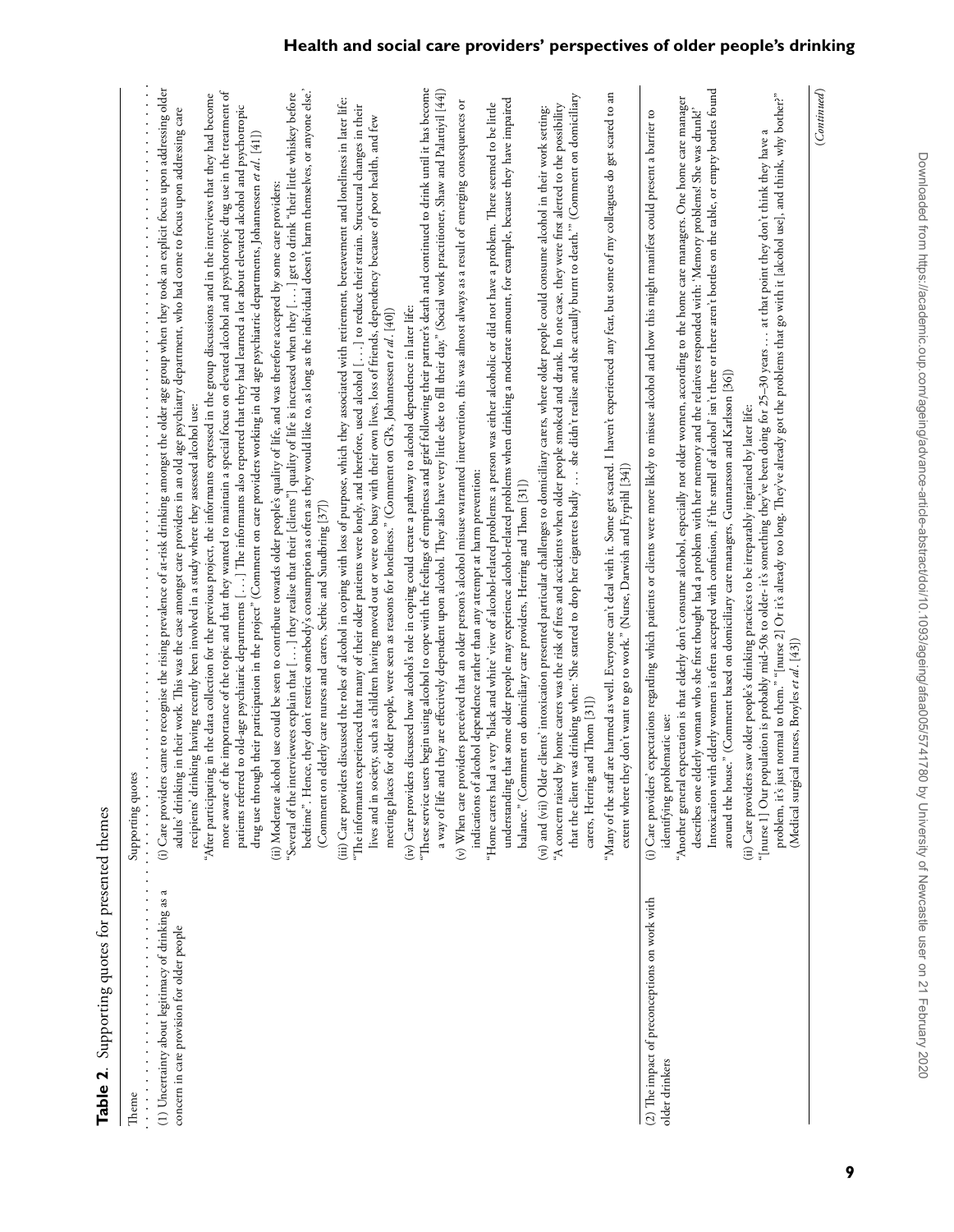| Table 2. Continued                                                                                                                                                                                       |                                                                                                                                                                                                                                                                                                                                                                                                                                                                                                                                                                                                                                                                                                                                                                                                                                                                                                                                                                                                                                                                                                                                                                                                                                                                                    |
|----------------------------------------------------------------------------------------------------------------------------------------------------------------------------------------------------------|------------------------------------------------------------------------------------------------------------------------------------------------------------------------------------------------------------------------------------------------------------------------------------------------------------------------------------------------------------------------------------------------------------------------------------------------------------------------------------------------------------------------------------------------------------------------------------------------------------------------------------------------------------------------------------------------------------------------------------------------------------------------------------------------------------------------------------------------------------------------------------------------------------------------------------------------------------------------------------------------------------------------------------------------------------------------------------------------------------------------------------------------------------------------------------------------------------------------------------------------------------------------------------|
| Theme                                                                                                                                                                                                    | Supporting quotes                                                                                                                                                                                                                                                                                                                                                                                                                                                                                                                                                                                                                                                                                                                                                                                                                                                                                                                                                                                                                                                                                                                                                                                                                                                                  |
| $\frac{1}{2}$ . $\frac{1}{2}$ . $\frac{1}{2}$ . $\frac{1}{2}$ .<br>(3) Sensitivity surrounding alcohol use in later life<br>.<br>$\begin{array}{c} \bullet \\ \bullet \\ \bullet \\ \bullet \end{array}$ | trying to show empathy and create relationships on personal levels in order to help the elder. And thus they create trust with the elder<br>"We understand that when the care takers have built a good relationship with the care recipient, they can be deemed as significant by<br>the care recipient, and the care takers can then approach them with questions regarding alcohol. We interpret this as the care takers<br>医血管中枢 医血管中枢 医血管中枢 医血管中枢 医血管中枢 医血管中枢 医血管中枢 医血管中枢 医血管中枢 医血管中枢 医血管中枢 医血管中枢<br>(i) Care providers saw that rapport built with the client through interaction during care provision facilitated successful discussion of<br>enabling this topic to be discussed." (Comment on care managers/nurses, Darwish and Fyrpihl [34])<br>.<br>alcohol misuse:                                                                                                                                                                                                                                                                                                                                                                                                                                                                                                     |
|                                                                                                                                                                                                          | (ii) Care providers felt that rapport built with their older patients and clients was essential to other care tasks, and could be damaged where<br>out" And the next time you come back to take care of a medical thing, they're spitting at you, because they said, "I told you I<br>"You try to go and say "Let's discuss this [aloohol misuse]," and they will swear at you and throw stuff at you, and tell you to "get<br>alcohol-related discussion was unsuccessful and led to the older person becoming offended. This could lead to the older person<br>don't ever want to see you again." (Medical-surgical nurse, Broyles et al. [43])<br>becoming resistant to their care provider and refusing to accept care:                                                                                                                                                                                                                                                                                                                                                                                                                                                                                                                                                        |
|                                                                                                                                                                                                          | It isn't always that these women are aware that they are alcoholics. "You don't get it out of them that they have an abuse problem, but<br>(iii) Care providers reported how sensitivity regarding aloohol misuse can be accentuated amongst social groups where drinking is seen to<br>no I just drunk some beer every now and then there is no absolute it's more hush hush. Even amongst their relatives. That<br>mum. dad can drink, but not necessarily mum in the same way, that's harder to accept. Those who do have relatives, it isn't<br>everyone who does have them" (Comment on domiciliary care providers, Gunnarsson [35])<br>be less socially acceptable:                                                                                                                                                                                                                                                                                                                                                                                                                                                                                                                                                                                                          |
|                                                                                                                                                                                                          | (iv) and (v) Care providers explained that older care recipients' sensitivity represented a barrier to discussing or recording increasing risk<br>hospital, doctors write, every time, "heavy user of alcohol", just because it's mentioned in some document. And so it keeps going. I<br>anybody. For the moment we have one person who has not used alcohol for many, many years. And still when this client visits the<br>"Usually we do not write it [hazardous/harmful drinking] in the plan, because it's stigmatising. We have no right to stigmatise<br>myself am really cautious, I do not want to stigmatise anybody." (Domiciliary care provider, Koivula et al. [45])<br>drinking in care settings:                                                                                                                                                                                                                                                                                                                                                                                                                                                                                                                                                                    |
|                                                                                                                                                                                                          | "No, no direct questions [] Nothing such as: How often do you drink alcohol? Or do you drink a lot of alcohol? You just do not ask<br>that. You simply do not." (Care manager, Andersson and Bommelin [32])                                                                                                                                                                                                                                                                                                                                                                                                                                                                                                                                                                                                                                                                                                                                                                                                                                                                                                                                                                                                                                                                        |
|                                                                                                                                                                                                          | (vii) When discussion of alcohol use was integrated within standard practice, such as within community pharmacy, conveying that this was<br>Most participants also felt more confident raising the issue of alcohol consumption while undertaking scheduled health checks, when<br>regarding potential alcohol misuse may only be prompted by concrete evidence - for example, by indicative blood alcohol test results:<br>alcohol level of 2.8 and maybe drinking has become a bit too much lately, Then I do not have to bring it up. It makes it much easier.<br>"For me it's easier if I meet them at hospital, because there there's nurses and doctors that say when they came to us they had a blood<br>alcohol use could be addressed as simply one risk factor covered in a broader health-related conversation. This minimised client<br>(vi) Care providers reported that due to perceived sensitivity towards the topic of alcohol misuse amongst older people, discussions<br>Then you have another opening to discuss the topic." (Domiciliary care provider, Gunnarsson and Karlsson [36])<br>perceptions they were being 'singled out'.' (Comment on community pharmacists, Dare et al. [42])<br>part of usual care was perceived to minimise negative responses: |
|                                                                                                                                                                                                          | (Continued)                                                                                                                                                                                                                                                                                                                                                                                                                                                                                                                                                                                                                                                                                                                                                                                                                                                                                                                                                                                                                                                                                                                                                                                                                                                                        |

**10**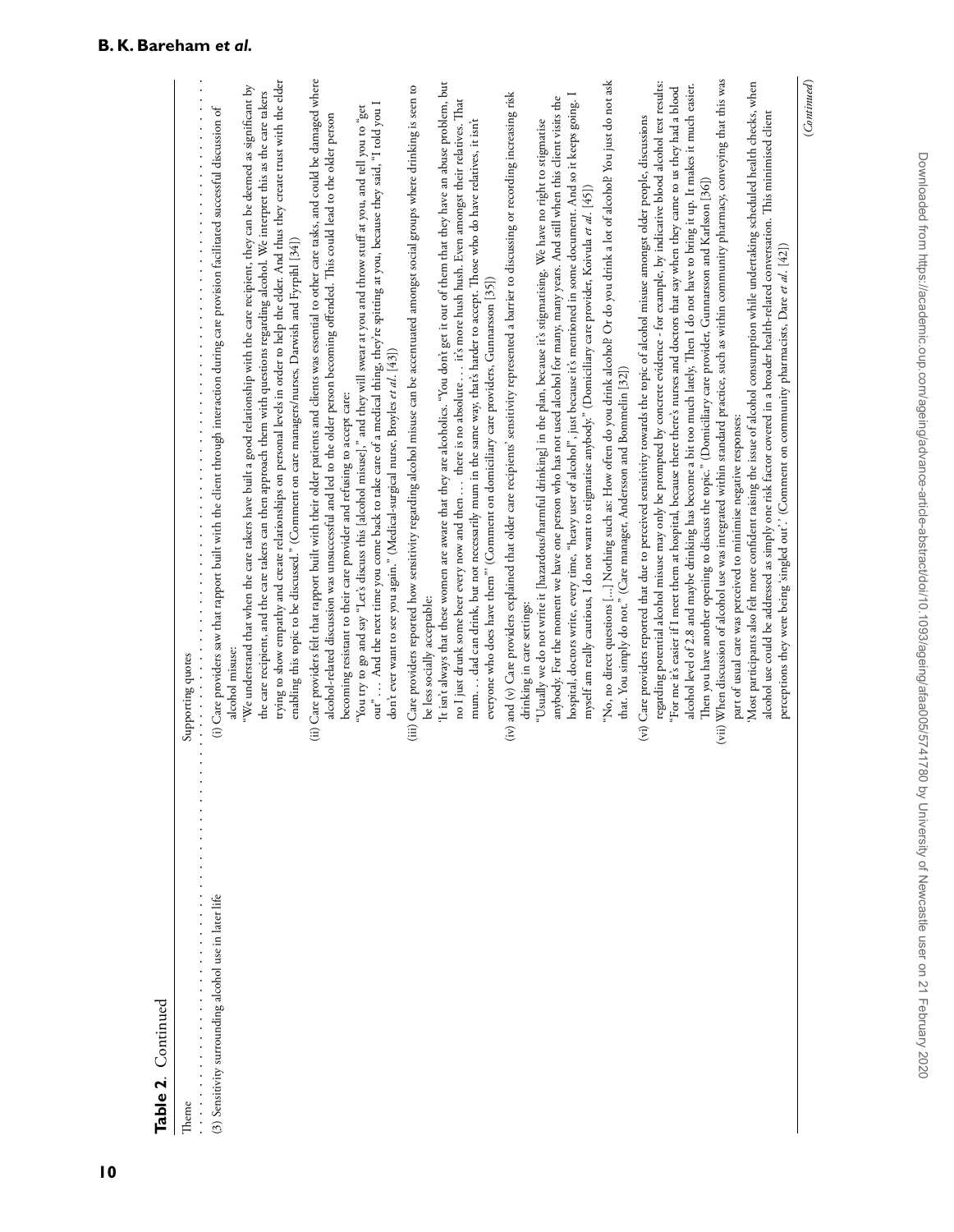| ı |  |
|---|--|
| c |  |
|   |  |
|   |  |

| Theme                                                           | Supporting quotes                                                                                                                                                                                                                                                                                                                                                                                                                                                                                                                                                                              |
|-----------------------------------------------------------------|------------------------------------------------------------------------------------------------------------------------------------------------------------------------------------------------------------------------------------------------------------------------------------------------------------------------------------------------------------------------------------------------------------------------------------------------------------------------------------------------------------------------------------------------------------------------------------------------|
| (4) Negotiating responsibility for older adults'<br>alcohol use | (i) Care providers recognised their older care recipients' right to self-determination of their own alcohol use. The older individual was therefore seen to be<br>"The elderly decide everything in their everyday life and should live a good life, according to the basic values. Within elderly care the right to<br>self-determination principle is applied, regardless of whether or not they have alcohol problems." (Unit manager, Darwish and Fyrpihl [34])<br>primarily responsible for their own intake:<br>.                                                                        |
|                                                                 | [Domiciliary care managers] describe that these older individuals often lack the insight about their problematic alcohol consumption and few of them ever<br>admit to having any problems. The interviewees find that when the elderly are in denial about their problems it becomes more difficult to help them in the<br>(ii) Care providers reported challenges in practice where the older individual lacked insight into their own misuse:<br>way they need.' (Comment on domiciliary care managers, Andersson and Bommelin [32])                                                         |
|                                                                 | (iii) Domiciliary care providers reported particular dilemmas stemming from the older person's right to self-determination, as they may be expected to play a role<br>in the older person's access to alcohol:                                                                                                                                                                                                                                                                                                                                                                                 |
|                                                                 | "Buying alcohol. Do we? Do not we? Do we have a quantity that you buy? Do you buy for some people and not for others? All those issues. Our view is that<br>the service user has a right and we are not in there to make value judgements about service users and in certain ways we are there as guests of the service user                                                                                                                                                                                                                                                                   |
|                                                                 | in their home, and there to do obviously what they are not able to. So we would go out and buy. In fact, I've just recently had to dismiss a member of staff<br>who had just started—only lasted a week. This member of staff actually refused to buy alcohol for people and to me that is an infringement of the service<br>users' rights as an individual. So my view was that worker wasn't able to carry out their full duties." (Domiciliary care manager, Herring and Thom [30])                                                                                                         |
|                                                                 | "There's not much I can say, [our knowledge and training is] what we brought with us from school, but any other education or information, we just do not<br>have that. But at the same time we need to be prepared for this [addressing alcohol misuse amongst older clients]. When we come across these situations,<br>(iv) Care providers reported feeling hindered by inadequate training and support for their roles in addressing older people's alcohol misuse:<br>worries can develop in regards to how we should deal with them." (Domiciliary care manager, Darwish and Fyrpihl [34]) |

37, 45]. Amongst domiciliary and residential care providers, shorter term consequences associated with intoxication were emphasised, where older clients could be drinking in the provider's work environment (quotes 1vi and 1vii). Drunkenness was perceived as having negative effects on behaviour, leading to the care recipient becoming disruptive, aggressive or accident-prone [31, 33, 34, 36–38, 45, 46]. This could threaten the safety of the older person [\[30–](#page-14-2)36, 38, 46, 47] and their care providers [34, 38, 46].

Providers working across care settings expressed concerns regarding age-related risks associated with drinking, developed through experiences of supporting older people in particular care contexts [33, 36–40, 42, 44, 45, 47]. Pharmacists and domiciliary and primary care providers involved in medicine provision held concerns about potential interactions of alcohol with medicines [31, 33, 34, 37–39, 42]. Providers working to support older people living in the community recognised the heightened risk of falls amongst older adults consuming alcohol [\[30,](#page-14-2) 47]. Providers working in psychiatry and pharmacy with specialist training relating to alcohol were wary of reduced physiological tolerance with age, and alcohol's effects upon chronic conditions associated with getting older [41, 42]. However, the only examples given of when alcohol was interpreted as a threat was when practitioners were involved in administering medication [34, 42, 45]. In this context, their actions contribute toward interactions between the medication and alcohol which may adversely affect clients' health. Interventions involved reconsidering medicine provision, rather than addressing the individual's drinking.

## **The impact of preconceptions on work with older drinkers**

Pre-existing stereotypes of older drinkers shaped care providers' practice surrounding alcohol use. Across cultures, providers exposed to older people's drinking through supporting their lives in the community perceived men to be most likely to drink problematically. Consequences of their excessive drinking were most visible, as they often lived alone and tended not to look after themselves [33, 35, 36, 40, 44]. In Sweden and Norway, where historic temperance movements have influenced attitudes towards drinking, alcohol use was perceived to be less common amongst certain groups of older people. These groups included women [33, 35, 36, 40], the oldest old [34, 37, 47] and people in residential care [37, 38].

Preconceptions focussed on characteristics associated with heavier drinking, which proved most problematic and memorable [31–34, 36, 37, 43–45]. Care providers expected that harmful drinking would have visible signs, and looked for these in their practice. Domiciliary and residential carers expected ill health amongst older drinkers from accrued effects of excessive consumption, which reduced independence and created a need for care [31, 33–36, 40, 44, 45]. These expectations guided providers' exploration of possible excessive drinking [31–34, 36, 39]. Where manifestations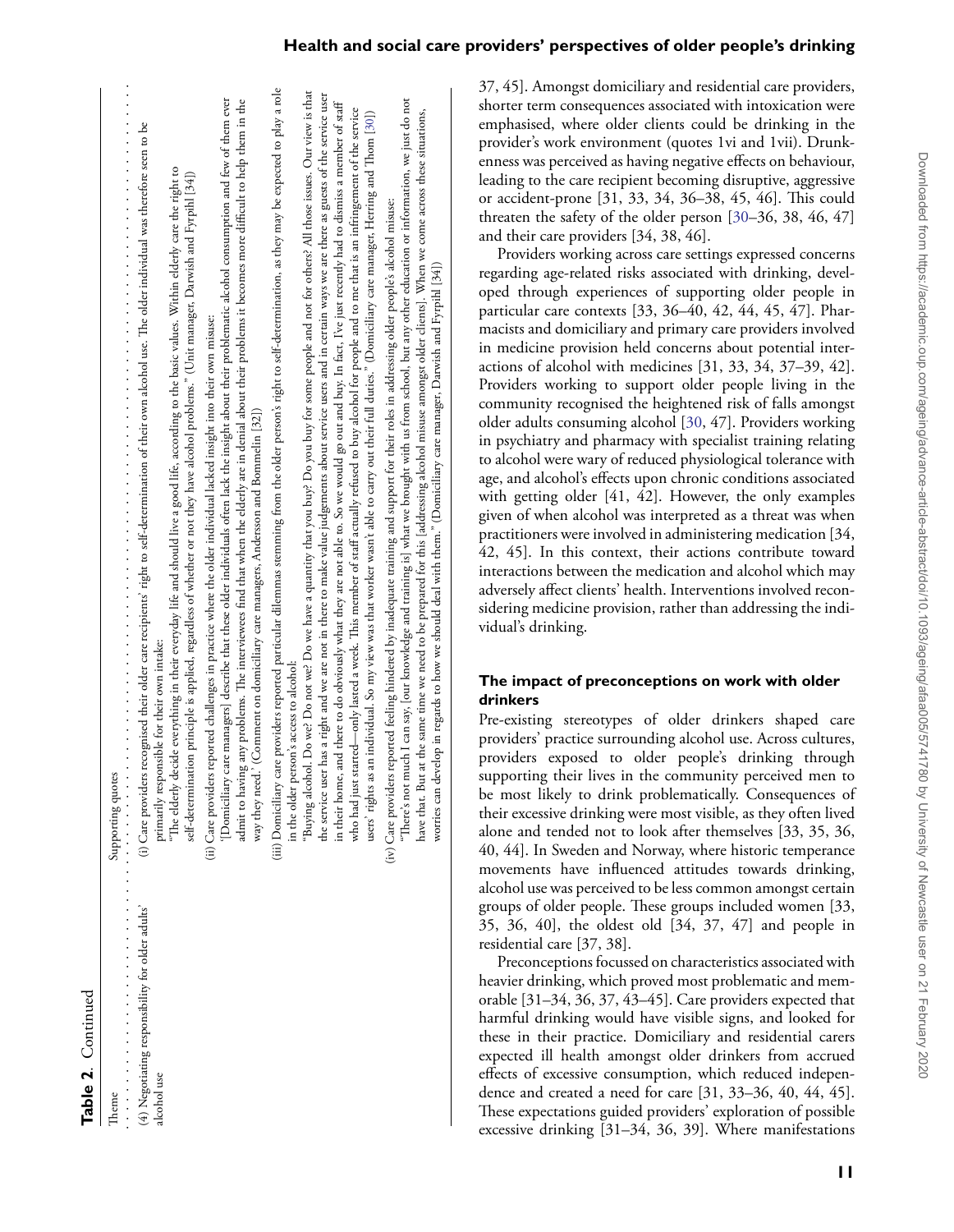of older care recipients' problematic drinking did not fit their expectations, prejudices could represent a barrier to detection of hazardous alcohol use (quote 2i).

Across professions and cultures, it was a common perception that by later life drinking practices were ingrained [32, 34–36, 39, 42–44] (quote 2ii). For domiciliary carers whose role in intervention was limited (see final theme), when damage was perceived to already be done, this could affect whether they felt seeking support for the individual would be worthwhile [32, 35].

#### **Sensitivity surrounding alcohol use in later life**

Excessive drinking was widely perceived to be a morally loaded issue amongst the older age group, because of the common societal expectation not to overconsume [32–34, 36–38, 40, 41, 43–45, 47]. Alcohol was consequently perceived to be a sensitive topic for discussion [\[30,](#page-14-2) 32–36, 38, 40–44, 46, 47]. Successful discussion was acknowledged as a factor that could promote an older person's engagement with appropriate support where drinking had become problematic [32, 34, 43, 44]. Rapport was perceived widely to be an essential prerequisite for successful discussion [\[30,](#page-14-2) 32– 36, 41, 42, 44–46] (quote 3i). However, rapport was also essential for other aspects of care, and could be threatened by discussion that offends the older person [31, 32, 36, 43]. There were examples where providers recalled this having led to the older person becoming resistant and refusing to accept care (quote 3ii).

Providers working in domiciliary and residential care, who had access to indicators of excessive drinking such as empty bottles, reported that older adults may hide their drinking due to associated stigma [32–34, 37, 40, 41, 43, 44]. This was particularly the case amongst groups where drinking is perceived to be less socially acceptable; for example, home care recipients [33, 34, 37], excessive drinking amongst more socially advantaged individuals [35, 36] and older Scandinavian women [33, 35, 36] (quote 3iii).

Across countries and professions, sensitivity was perceived to be a major barrier to discussing alcohol use, or even recording concerns regarding care recipients' drinking in notes (quotes 3iv and 3v). Providers were keen to avoid upset [32, 34–36, 38, 40, 43, 46]. Discussions about possible excessive drinking were triggered by concrete evidence [32, 34, 36, 38, 40], such as visible indications of intoxication and overuse, or blood or alcohol use screening results, where misuse cannot be disputed (quote 3vi). In pharmacy settings, where alcoholrelated discussion was integrated in consultations, conveying the topic as part of standard practice minimised negative responses [42] (quote 3vii).

### **Negotiating responsibility for older adults' alcohol use**

Care providers' emphasis on their older care recipients' right to self-determine their own drinking was clear [\[30–](#page-14-2)39, 45, 47]. Responsibility for decisions surrounding drinking was perceived to lie primarily with the older person (quote 4i).

Where the individual lacked insight into risks attached to their intake, this presented challenges in practice across settings (quote 4ii). A lack of insight could stem from poor understanding of the risks of alcohol intake, or inadequate capacity to make decisions, which may result from agerelated cognitive decline [32, 33, 35, 36, 40, 41, 43–45]. The older person's right to self-determination was an underpinning principle guiding domiciliary care, and represented a particular dilemma in providers' work. There was little scope to act on any concerns about care recipients' drinking due to limited training and boundaries of their role [\[30,](#page-14-2) 32–36, 45]. The provider could often be expected to play a role in the person's access to alcohol [\[30,](#page-14-2) 31, 33, 35, 37, 38, 46] (quote 4iii). Providers broadly recognised their responsibility in sup-

porting older people with their drinking when it had become cause for concern [32, 34, 35, 38, 39, 41–43, 45–47]. However, their perceived remit in intervening with older people's drinking related to specific tasks [\[30–](#page-14-2)32, 34–37, 39, 40, 42, 43, 45, 46]. Providers universally described how overstretched they were in their work. Discussing drinking could be left aside due to other priorities [\[30–](#page-14-2)32, 34, 36, 38, 40–43, 47]. In post-surgical care, stabilising the patient was the goal. Dealing with "chronic" issues like problematic drinking was seen to be the role of primary care [43]. Social care providers discussed how alcohol services focussed on younger people, leaving the older person's unit to provide for all needs of older clients [44]. Domiciliary carers focussed on supporting the older person to live the life of their choosing, rather than on identifying or addressing problematic drinking. Due to these specific remits, there were repeated examples across care settings where responsibility for identifying and intervening with older people's hazardous drinking was passed to other providers [32, 34–36, 39, 43, 44] (see Supplementary [Figure S1](https://academic.oup.com/ageing/article-lookup/doi/10.1093/ageing/afaa005#supplementary-data) for diagram of how responsibility was redirected between different providers identified in reporting of included studies). Coordination between care providers was emphasised as important in ensuring the older person was supported to make healthier decisions regarding their alcohol use [31, 32, 34–39, 43–45, 47]. However, this was reportedly difficult to achieve. Where providers did perceive a role in addressing older people's drinking, they often felt hindered by inadequate training or support for their work [31–35, 37, 38, 40, 42–45, 47] (quote 4iv). Even those with specialist training only felt skilled in specific tasks to support the individual, for example, discussing interactions with medicines in pharmacy [42], and screening for hazardous use in psychiatry [41]. No providers described feeling equipped to motivate or support reduced drinking where it was perceived to be problematic.

## **Discussion**

Health and social care providers' approach to discussion of alcohol may mean older adults' needs for support regarding decisions about their drinking are not met. A range of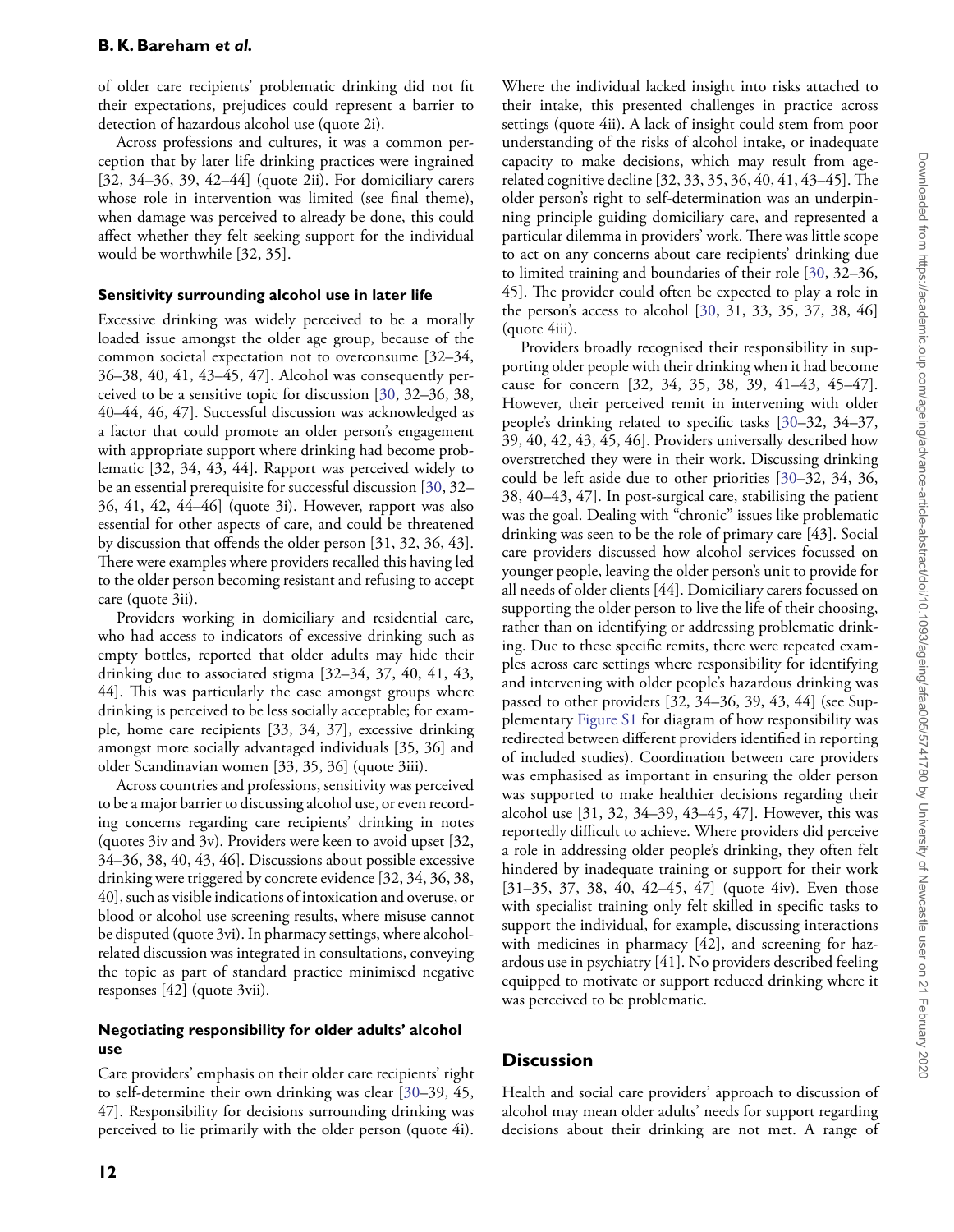#### **Health and social care providers' perspectives of older people's drinking**

complex factors affected whether alcohol use triggered concern. Social influences, such as cultural norms for drinking and providers' preconceptions of groups likely to engage in hazardous drinking, influenced judgements. Reservations about the roles of alcohol in older people's lives, older people's right to self-determination and sensitivities surrounding the topic of alcohol, all raised questions about the appropriateness of alcohol-related discussion. Care providers' perceived remit determined how and when they approached alcohol in their practice.

Drinking was perceived as normative, raising uncertainty as to whether it should be addressed in practice. This is concerning, as older adults face increased risk of harm through drinking at levels normalised in many cultures [\[2\]](#page-13-1). Providers' perceptions of who is likely to drink to excess guided their approach. Preconceptions reflected cross-cultural trends for groups likely to use alcohol at higher levels [\[9\]](#page-13-6), and may raise awareness of aspects of care recipients' social identity that make them more likely to drink excessively [\[21,](#page-13-13) 48, 49]. However, they may present a barrier to older adults in receiving support when they do not meet providers' expectations [50]. Late-life specific alcohol use screening tools could aid providers' identification of people who may benefit from support [51].

Societal stigma attached to the topic of alcohol was viewed as a barrier to discussion. Associated reservations surrounding alcohol-related discussion affect providers' work with care recipients of all ages [\[21,](#page-13-13) 52, 53]. Increasing cultural acceptability of alcohol use may make discussion easier to approach [54]. This may particularly affect practice in some Scandinavian countries, where norms are moving beyond lower level drinking [\[11\]](#page-13-8). Providers recognised wider roles of alcohol for older adults' social and emotional well-being; reflecting older people's holistic view of effects of alcohol [\[11\]](#page-13-8). Older adults' interests therefore influenced providers' practice. However, this could raise questions regarding the ethics of working to motivate reduced consumption. Respecting older people's right to selfdetermination was a common value underpinning providers' practice, demotivating work to address care recipients' drinking where concerns were held. This issue was pertinent in domiciliary care, due to their role in supporting care recipients to live the life of their choosing. Reservations for raising alcohol in practice are at odds with the interests of older adults, who expect their care providers to discuss their drinking [55–57]. Standard approaches to support healthier alcohol use incorporate motivational techniques that work with individuals' perspectives and priorities [58].

Care providers' experiences and training accrued through their work determined their recognition of risks prompting concern about care recipients' drinking, and skills for addressing these concerns. Our findings indicated deficits in providers' capability and opportunity to identify hazardous drinking, and support the older person in making healthier decisions. Capability deficits related to their intervention skills, and knowledge of risks. No provider group demonstrated a complete understanding of risks of drinking in

later life. Alcohol-related discussion was rarely a routine task in providers' practice, limiting opportunity. These deficits are recognised barriers to fulfilling roles in practice [59]. Provider groups had different experiences of older people's drinking through their work.Those working to support older people living in the community, and with long-term working relationships with care recipients, had insights into roles of alcohol and pathways to dependence. These advised their approach to care recipients' drinking.

Providers' perceived remit determined circumstances under which they worked to address alcohol, and their approach. Providers have varying perceived roles and resources to support discussion. Older adults' complex care needs mean they come into contact with different combinations of providers, and are likely to receive inconsistent support for their drinking [60]. Providers' role in preventing alcohol-related harm was secondary to their primary job role. The included studies discussed a range of drinking styles, yet providers' approaches to alcohol were directed by manifest problems including dependence. This suggests providers were not engaging in preventive care; instead looking to provide treatment for those experiencing disease associated with their use. Competing and unclear roles resulted in redirection to other providers, seen to be better equipped to address alcohol. With workloads becoming increasingly onerous in some care systems, this represents a growing concern [61–63].

This novel study applied rigorous, systematic methods to review available literature. Dual-screening and translation of foreign language articles ensure findings represent currently available, relevant material. Through drawing on qualitative literature reporting experiences of care providers, it was possible to present a deeper insight into issues affecting their work than could be gleaned from other types of evidence. This review synthesised evidence from multiple qualitative studies, looking across a variety of health and social care settings. This enabled examination of providers' different roles and contributions, and associated perspectives. Including studies from across a range of different countries implies that some issues may require global attention.

All included studies were conducted in countries with historical temperance movements, where alcohol is addressed in health policy, and idealisation of restricted drinking may be sustained in residents' attitudes [\[11,](#page-13-8) 64]. The majority of included studies were conducted in Scandinavian countries, where views and use of alcohol are affected by a drinking culture that discourages daily drinking [\[11,](#page-13-8) 64]. Some findings may not be generalisable to all high-income countries. Further work is required to deepen understanding of issues affecting care providers' efforts to address at-risk drinking amongst older people in other countries. This synthesis was limited by the quality of included studies. However, there was sufficient material with which to conduct a meaningful synthesis. Quality limitations were taken into account in formulating reported findings. Triangulating this body of literature through synthesis diminished the baring of individual studies' limitations on reliability of findings. There is a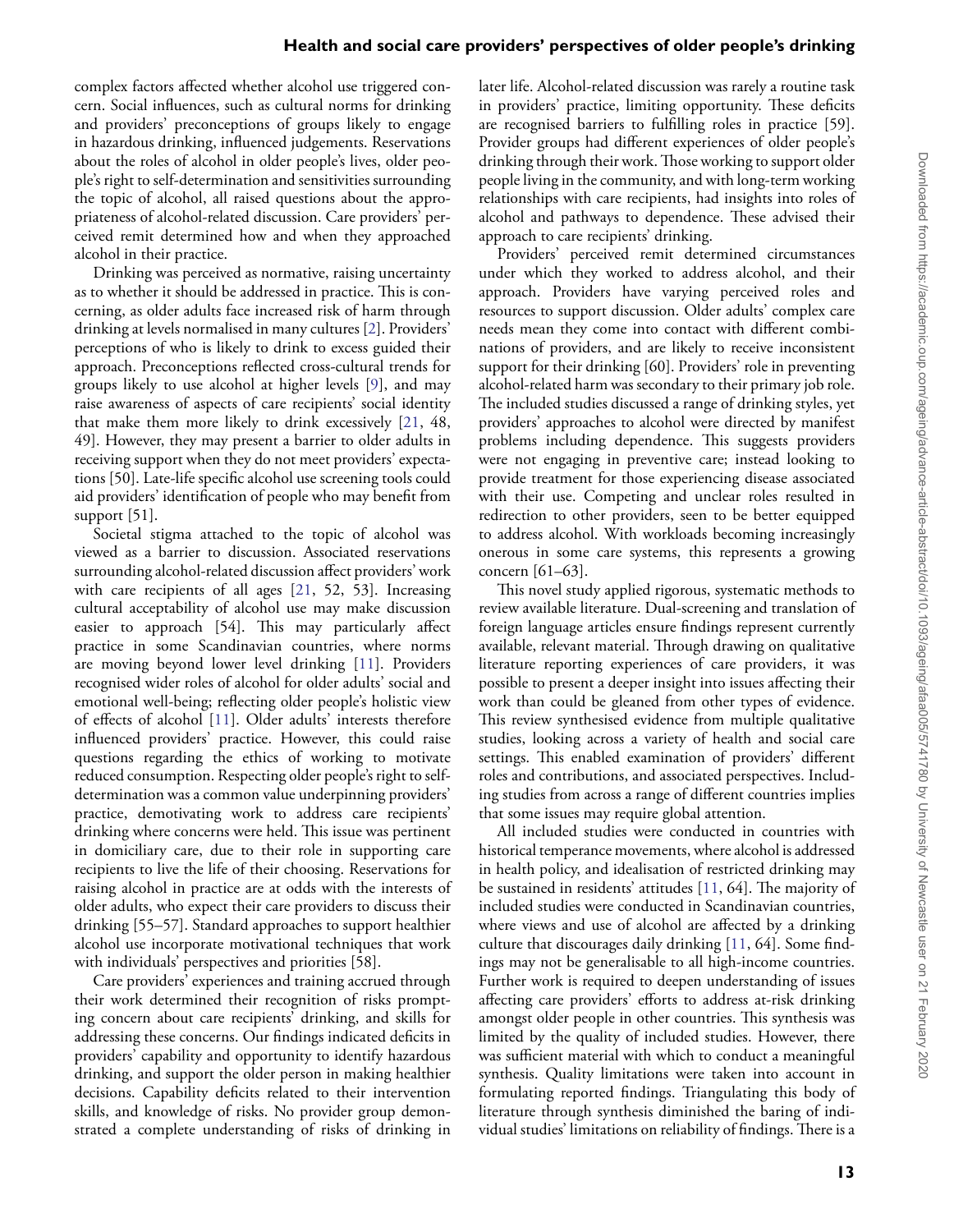risk that translation altered the original meaning of included foreign language material. However, this was minimised as translations were conducted by an individual who was bilingual and familiar with the topic.

Providers' perceptions of older adults' drinking, and perceived roles in addressing alcohol all affected responses to older care recipients' alcohol use. These must be addressed to ensure older adults receive appropriate support to meet their needs, including proactive preventive care. Many issues raised within this study could be addressed by training for intervention skills and knowledge of specific risks associated with drinking in old age. Developing approaches must consider the feasibility of care providers' involvement given their workload, in a climate where care systems are becoming increasingly over-burdened [\[25\]](#page-13-18).

**Supplementary data:** [Supplementary data](https://academic.oup.com/ageing/article-lookup/doi/10.1093/ageing/afaa005#supplementary-data) mentioned in the text are available to subscribers in *Age and Ageing* online.

## **Declaration of Conflicts of Interest:** None.

**Declaration of Funding:** This paper presents independent research funded by the National Institute for Health Research School for Primary Care Research (NIHR SPCR). The views expressed are those of the authors and not necessarily those of the NIHR, the NHS or the Department of Health and Social Care.

# **References**

- <span id="page-13-0"></span>**1.** World Health Organization. Management of Substance Abuse. Geneva: World Health Organization. 2016.
- <span id="page-13-1"></span>**2.** Blow FC, Barry KL. Alcohol and substance misuse in older adults. Curr Psychiatry Rep 2012; 14: 310–9.
- <span id="page-13-2"></span>**3.** Klein WC, Jess C. One last pleasure? Alcohol use among elderly people in nursing homes. Health Soc Work 2002; 27: 193–203.
- <span id="page-13-3"></span>**4.** Wilkinson C, Dare J. Shades of grey: the need for a multidisciplinary approach to research investigating alcohol and ageing. J Public Health Res 2014; 3: 7–10.
- **5.** Wu L-T, Blazer DG. Substance use disorders and psychiatric comorbidity in mid and later life: a review. Intl J Epidemil 2014; 43: 304–17.
- <span id="page-13-15"></span>**6.** Dar K. Alcohol use disorders in elderly people: fact or fiction? Adv Psychiatr Treat 2006; 12: 173–81.
- <span id="page-13-4"></span>**7.** O'Connell H, Chin AV, Cunningham C, Lawlor B. Alcohol use disorders in elderly people—redefining an age old problem in old age. BMJ 2003; 327: 664–7.
- <span id="page-13-5"></span>**8.** Pringle KE, Ahern FM, Heller DA, Gold CH, Brown TV Potential for alcohol and prescription drug interactions in older people. J Am Geriatr Soc 2005; 53: 1930–6.
- <span id="page-13-6"></span>**9.** Towers A, Sheridan J, Newcombe D. The Drinking Patterns of older New Zealanders: National and International Comparisons. Wellington: Health Promotion Agency, 2017.
- <span id="page-13-7"></span>**10.** Macfarlane AD, Tuffin K. Constructing the drinker in talk about alcoholics. N Z J Psychol 2010; 39: 46–55.
- <span id="page-13-8"></span>**11.** Bareham BK, Kaner E, Spencer L, Hanratty B. Drinking in later life: a systematic review and thematic synthesis of

qualitative studies exploring older people's perceptions and experiences. Age and Ageing 2019; 48: 134–146.

- <span id="page-13-9"></span>**12.** Agahi N, Kelfve S, Lennartsson C, Kareholt I. Alcohol consumption in very old age and its association with survival: a matter of health and physical function. Drug Alcohol Depend 2016; 1: 240–5.
- **13.** Cooper C, Bebbington P, Meltzer H *et al.* Alcohol in moderation, premorbid intelligence and cognition in older adults: results from the psychiatric morbidity survey. J Neurol Neurosurg Psychiatry 2009; 80: 1236–9.
- **14.** Gea A, Bes-Rastrollo M, Toledo E *et al.* Mediterranean alcohol-drinking pattern and mortality in the SUN (Seguimiento Universidad de Navarra) project: a prospective cohort study. Br J Nutr 2014; 111: 1871–80.
- **15.** McCaul KA, Almeida OP, Hankey GJ, Jamrozik K, Byles JE, Flicker L. Alcohol use and mortality in older men and women. Addiction 2010; 105: 1391–400.
- **16.** Mukamal KJ, Chung H, Jenny NS *et al.* Alcohol consumption and risk of coronary heart disease in older adults: the cardiovascular health study. J Am Geriatr Soc 2006; 54.
- **17.** Ortola R, Garcia-Esquinas E, Galan I, Rodriguez-Artalejo F. Patterns of alcohol consumption and risk of frailty in community-dwelling older adults. J Gerontol A Biol Sci Med Sci 2016; 159: 166–173.
- <span id="page-13-10"></span>**18.** Ronksley PE, Brien SE, Turner BJ, Mukamal KJ, Ghali WA. Association of alcohol consumption with selected cardiovascular disease outcomes: a systematic review and meta-analysis. BMJ 2011; 342: d671.
- <span id="page-13-11"></span>**19.** Stockwell T, Zhao J, Panwar S, Roemer A, Naimi T, Chikritzhs T. Do "moderate" drinkers have reduced mortality risk? A systematic review and meta-analysis of alcohol consumption and all-cause mortality. J Stud Alcohol Drugs 2016; 77: 185–98.
- <span id="page-13-12"></span>**20.** Holley-Moore G, Beach B. Drink Wise, Age Well: Alcohol Use and the Over 50s in the UK. Luton: University of Bedfordshire, 2016; 1–60.
- <span id="page-13-13"></span>**21.** McCormick R, Docherty B, Segura L *et al.* The research translation problem: alcohol screening and brief interventiopn in primary care—real world evidence supports theory. Drug Educ Prev Polic 2010; 17: 732–48.
- <span id="page-13-14"></span>**22.** Wadd S, Holley-Moore G, Riaz A, Jones R. Calling Time: Addressing Ageism and Age Discriminationin Alcohol Policy, Practice and Research. United Kingdom: Drink Wise Age Well, 2017.
- <span id="page-13-16"></span>**23.** The Joanna Briggs Instititute. Joanna Briggs Institute Reviewers' Manual 2014 Edition. Australia: The Joanna Briggs Institute, 2014.
- <span id="page-13-17"></span>**24.** Bareham BK, Kaner E, Hanratty B. A systematic review of qualitative studies exploring older adults and health and social care practitioners' perceptions and experiences of alcohol consumption in later life. Prospero 2016.
- <span id="page-13-18"></span>**25.** Berry M. How Does the NHS Compare with Health Systems in Other Countries. The Health Foundation: London, 2015.
- <span id="page-13-19"></span>**26.** Saini M, Shlonsky A. Systematic synthesis of qualitative research. In: Tripodi T, ed. Pocket Guides to Social Work Research Methods. New York: Oxford University Press, 2012.
- <span id="page-13-20"></span>**27.** Thomas J, Harden A. Methods for the thematic synthesis of qualitative research in systematic reviews. BMC Med Res Methodol 2008; 8: 1–10.